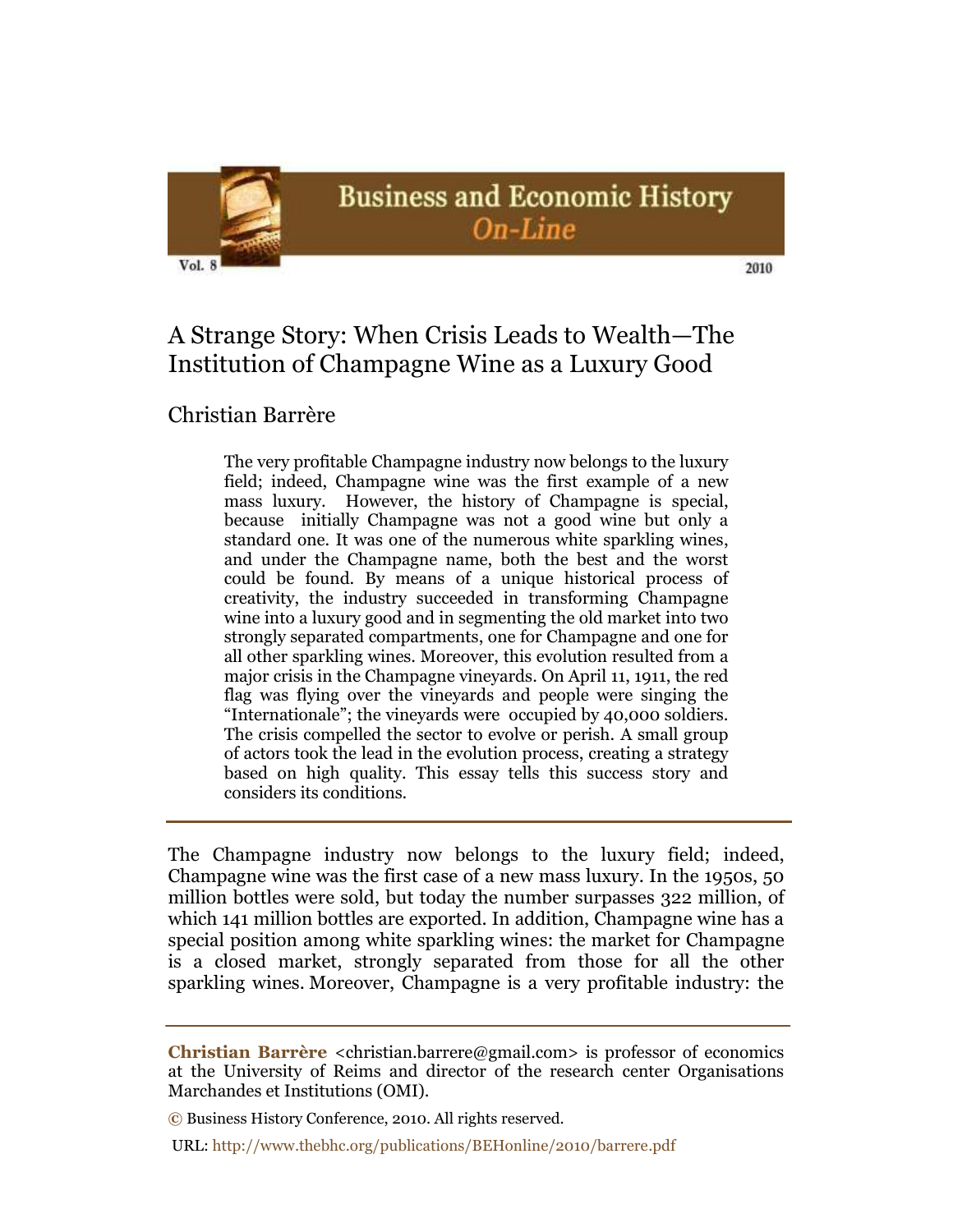price of a vineyard hectare is 11,000 $\varepsilon$  in the Languedoc area, 33,000 in the Rhône Valley, 66,000 in the Bordeaux area, 110,000 in Bourgogne, 131,000 in Alsace—but 829,000€ in the Champagne area.

However, the history of Champagne is quite special. Initially, Champagne wine was not a good wine but only a standard one. Long ago, it was one of the numerous white sparkling wines ("mousseux," "crémants," from Anjou, Burgundy, and Alsace in France, Spumanti in Italy, and various German and Hungarian wines), and not always the best one. Under the Champagne name, both the best and the worst could be found. In the nineteenth century wine manufactured outside Champagne could be called Champagne and sold under that name. Therefore, the quality was extremely varied, like that of the other effervescent wines, and Champagne was only one wine among others.

By means of a remarkable historical process of creativity, the Champagne industry succeeded in transforming Champagne wine into a luxury good and in segmenting the old market into two separate sections. 1 The gap between Champagne and other wines was organized through an institutional separation that reproduced, strengthened, and perpetuated Champagne particularism. Champagne wine is the only example of setting such strong segmentation and protection against the competition of other wines. Its stature is singular and different from those of Crémants, Asti, and Prosecco. Champagne can integrate a reputation premiuminto its price, and making the industry very attractive with the highest earning ratios.

This evolution has been a creative process, with no precedent and no natural model available to be invoked. Though it was not necessarily planned that Champagne would become a luxury product, which it had not been before, the wine nevertheless evolved into a luxury good. Moreover, this evolution resulted from a major crisis in the Champagne vineyards, which forced the sector to evolve or perish. A small group of actors took the lead in the evolution process, directing it to a high-quality strategy.

To tell this success story we will first consider the beginnings of the wine industry in Champagne. Then we will explain how a crisis was used to define a new strategy and impose it to the whole sector; the third section is dedicated to the results: reputation, glory, and wealth. In a fourth part we will examine the conditions of this success story: the process of institutional creativity. Some concluding remarks will follow.

<sup>&</sup>lt;sup>1</sup> The world market for sparkling white wines, representing today more than 3 billion bottles, is fragmented into two segments: Champagne on one side (representing about a tenth of this market), and all the other sparkling white wines on the other side. This segmentation is guaranteed and enforced by French law and more or less enforced abroad. In France, sellers cannot mix Champagne bottles and other sparkling wines on the same presentation racks. They must maintain a spatial segmentation for the two types of product.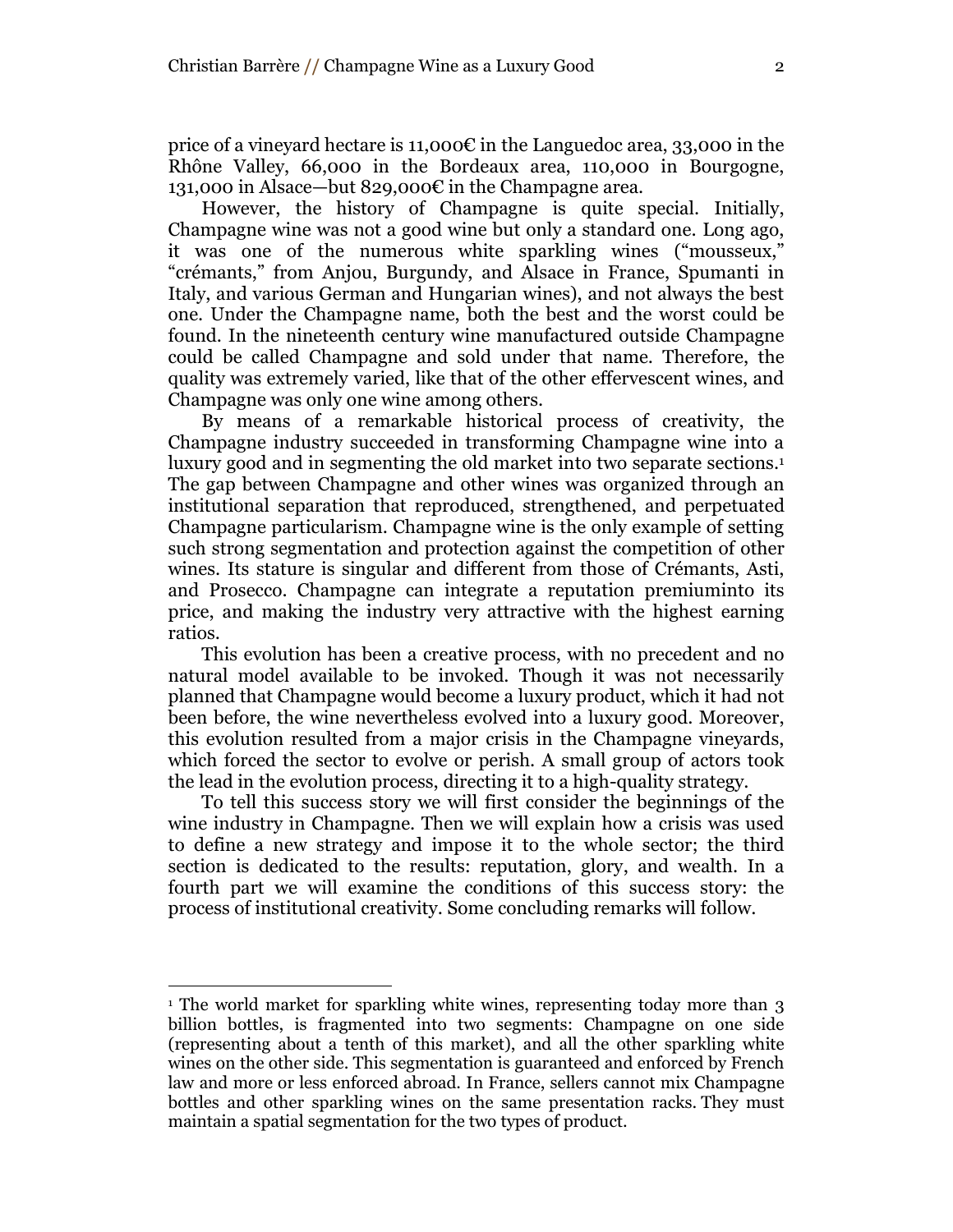## **From Remes Wine to the Champagne Crisis**

## *The decisive role of innovation*

During the fourteenth and fifteenth centuries, a period of relative peace between the Franco-British and religious wars, the vineyards in Champagne, probably grown by the Remes people even before the conquest of the "long-haired Gaul" by the Romans, were an important regional product. Wines, all quiet, white, 'claret,' or ruby, were locally sold; as there were few local or regional outlets, they were exported to Paris and also overland to the wealthy Flanders or Dutch cities and to England. These wines were of irregular and average or even poor quality. Moreover, during the fifteenth century the French aristocracy preferred burgundy wines supported by a booming Burgundian political power. Production remained low because the outlets were mainly limited to the needs of the local aristocracy and of the clergy. At that time the popular drink was barley beer, the bourgeoisie drinking wines only as they got richer.

During the seventeenth century, wine was the main agricultural product marketed in Champagne. As vineyards were grown on a very large territory, the wines were still poor. However, the vineyards were becoming increasingly diverse and specialized, with wines from the mountain areas (Rheims Mountain) and from the river (Ay, Epernay, and the Marne Valley) distinct from the others because of their better quality. They began to acquire a reputation, particularly because they were served at the royal court. <sup>2</sup> Among them, production of slightly sparkling wines was appearing.

Then, at the end of the seventeenth century, a set of innovations (assembling and clarification techniques, stabilization of the second fermentation in the bottle, new methods of corking, storage in constant temperature cellars)—innovations linked afterward to the name of Dom Perignon—arose. They brought about the first decisive expansion of sparkling wines. Because the Champagne vineyard was the most northern one in France and subjected to a changing, even harsh, climate, neither soil nor climate provided a naturally regular quality, as in the Bordeaux region or in Burgundy. Quality was more dependent on expertise, and the innovations therefore played a considerable role, much more important than the innovations in the other vineyards. At the instigation first of abbeys and then of important wine merchants, the development of Champagne oenology helped to improve quality and keep it constant (assembling, selection of young vines). The use of double fermentation spread, allowing sparkling wines to be transported in better condition and therefore to be exported. This new type of wine benefited from a fashion effect and reached the royal courts, in France during the reign of Louis XIV and, especially, in England and among the British aristocracy. The price of Champagne was rising, and at the end of the seventeenth century the first wine merchants appeared; they sold both traditional quiet wines and the new sparkling wines. A new part of the bourgeoisie symbolized by

<sup>2</sup> Maurice Crubellier, *Histoire de la Champagne* (Toulouse, 1975), 255.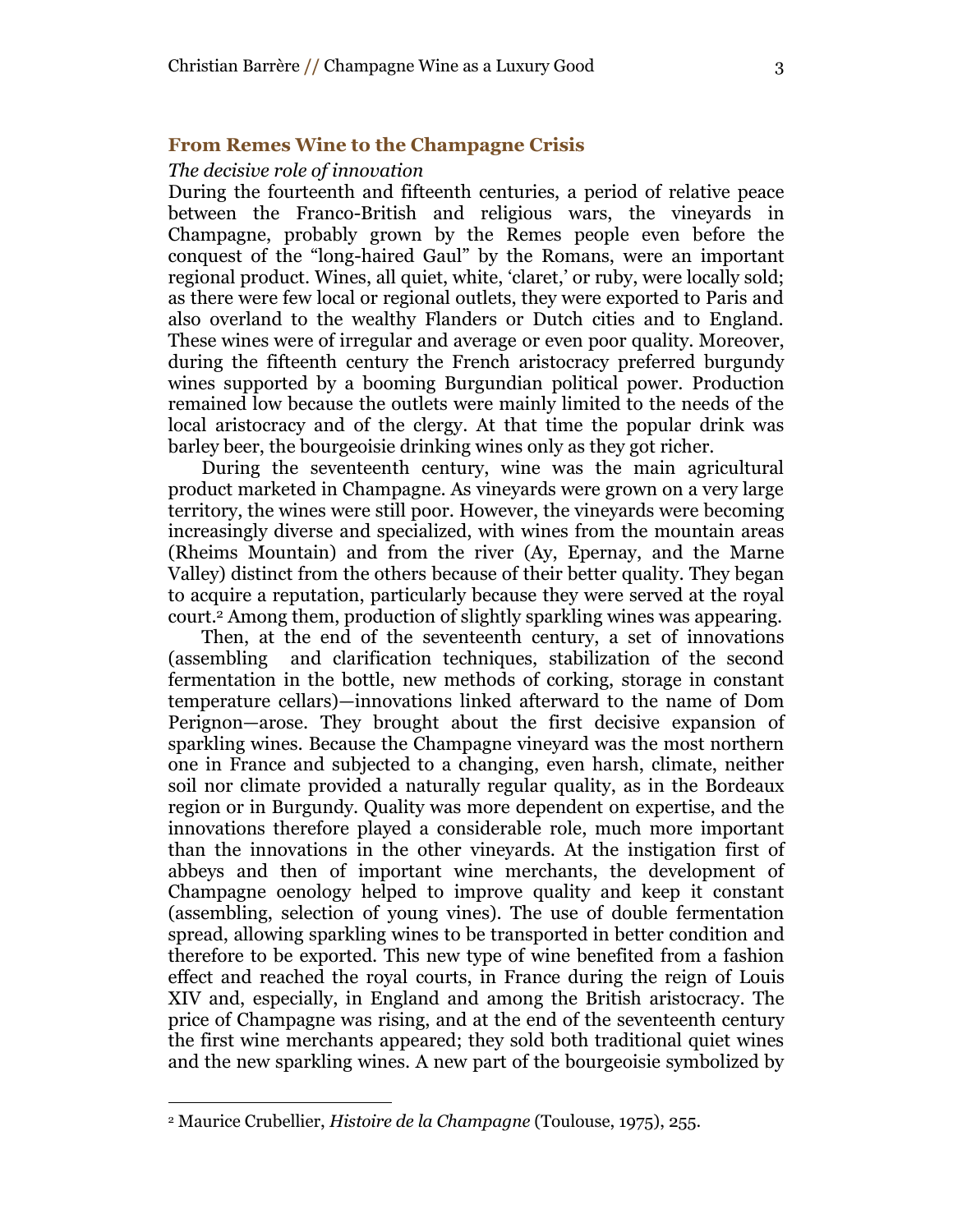the Moet, Ruinart, Heidsieck, and Clicquot families was emerging by the side of the textile bourgeoisie. Innovations in products, techniques, and trade allowed the capture of new markets.

#### *Two different vinicultures*

 $\overline{a}$ 

During the eighteenth and nineteenth centuries, in spite of these innovations, Champagne wine production remained characterized by its deep heterogeneity. The main part of the production consisted of poor quality wine principally meant for the mass markets of the Paris area (90 percent of the production was red wine, and in 1875 the volume of Champagne strictly speaking represented less than 2 percent of the whole volume of the wines made in Champagne. <sup>3</sup> The more important wine merchants tried to develop wine exports and to innovate in wine marketing, often using the networks they had formed in the textile trade. 4 They mainly aimed at the German market and at the British market, which was likely to have a strong and fast growth: in 1802, Moet sold 6,826 bottles in Great Britain but, in spite of the Continental System, 54,980 bottles were sold in 1810. In these markets sparkling wines found buyers, and the growth of what had become "Champagne" continued: while in 1785 only around 300,000 bottles were sold, in 1832, 600,000, in 1844, 7 million, in 1852, 8 million, and 17.5 million was reached in 1870, among which nearly 14 million were sold abroad (systematically exploited by the great wine merchants who found outlets in Russia and in the United States) ; in 1899, 28 million bottles were sold; the peak occurred in 1910 before the big crisis of the vineyard, when 38,593,000 bottles were sold, among which 23 million were sold abroad. 5

The British market quickly became an important outlet, and the varieties produced in the Champagne area conformed to the British taste for sparkling wines. The word "Champaign" denoting this kind of wine appeared in Great Britain before the term of "Champagne" in France. The development of outlets in the European courts turned external markets into the driving force of production growth and led to a new identification of Champagne as a wine of celebration, giving it therefore a relative specificity. <sup>6</sup> Its unique position also derived from the fact that Champagne was an expensive wine, costly to produce, which made it a luxury good. The dependence on exportation, synonymous with high transportation costs, strengthened the incentive to choose a product of quality and with a

<sup>3</sup> Georges Colin, "Vignoble et vin de Champagne," *Travaux de l'Institut de Géographie de Reims (*Reims, 1973), 10.

<sup>4</sup> The agents abroad at the end of the nineteenth century sold Ponsardin"s textiles and Clicquot's Champagne, the traditional production together with the new one of the Clicquot-Ponsardin family.

<sup>5</sup> Georges Clause in Crubellier, *Histoire de la Champagne*, 335.

<sup>6</sup> Champagne producers defined four main tastes in terms of the mixture of sugar, going from the driest (British taste) to the sweetest (Russian taste), bracketing the American and French tastes.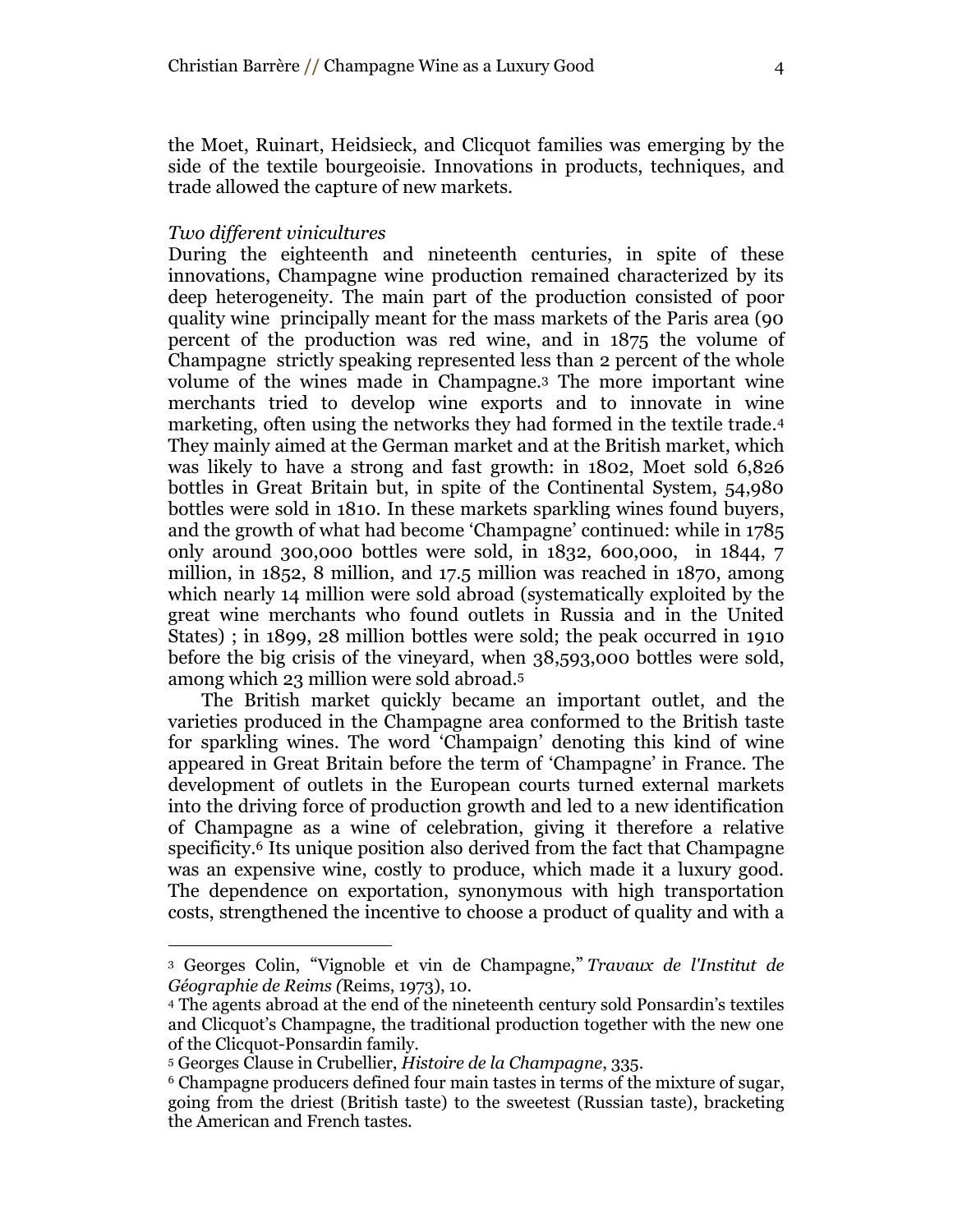high unitary value. In 1870, only 25 percent of the Champagne wines were consumed in France.

In the last quarter of the nineteenth century, the great depression, together with the phylloxera crisis and afterward around 1910 serious subpar production crises, modified relations in the area. The poorest viticulture was incapable of resisting the crises and to compete with the growing production in the south of France. Many vineyards were deserted, and a selection of the best soils was made; from more than 56,000 hectares in 1862, 38,000 were remaining on the eve of the First World War. The Champagne area ceased being the supplier of ordinary wines for the Paris area.

The sector then reformed around wine merchants, who deliberately favored external outlets and consequently sparkling wine production. They benefited from the crisis, which enabled them to increase their domains and concentrate production and trade. Poor wine growers, povertystricken during the periods of crisis, worked in the vineyards for the wine merchants, whose numbers were quickly growing: between the two wars 90 percent of the region"s production of 25 million bottles was supplied by the wine merchants. During the 1850s, to the two first generations of great families of the 1800s (Ruinart, Veuve Clicquot, Heidsieck, Moet) and to the 1830s generation (Mumm, Roederer, Lanson, Bollinger), a last one (Pommery, Mercier, Castellane, Goulet) was added. Nevertheless, great firms that more and more specialized in quality—at least theoretically and other less careful wine merchants selling uncertain wines were coexisting within the trade. Two types of very different viticulture then confronted each other. For the viticulture of quality run by the great houses, the big 1910s crisis proved to be the opportunity to ensure their hegemony and impose their strategy through an innovation process, an institutional one this time, which would allow the constitution of an exceptionally profitable regional heritage.

*Going to court to protect the Champagne name and to exclude foreigners* The *maisons* sought at first to protect their trademarks and to forbid imitations and fakes by multiplying, from 1880, legal actions to exclude the "foreigners" (to the region) from the Champagne market. But the law of 1824 concerning trademarks was not very precise and allowed many producers of sparkling wines to play on the confusion with Champagne. In the nineteenth century, wine made with grapes from Aube, Saumurois, the south of France, Spain, and even from Algeria and manufactured outside Champagne had still been called Champagne and sold under that name. The natives of Champagne therefore tried to make a distinction between sparkling wines from Champagne and sparkling wines from other soils; they wanted to distinguish between method and soil. Are Champagne wines characterized by a method (the second fermentation in the bottle) and therefore any sparkling wine can be called wine based on the Champagne method; or are they characterized by the use of the grape from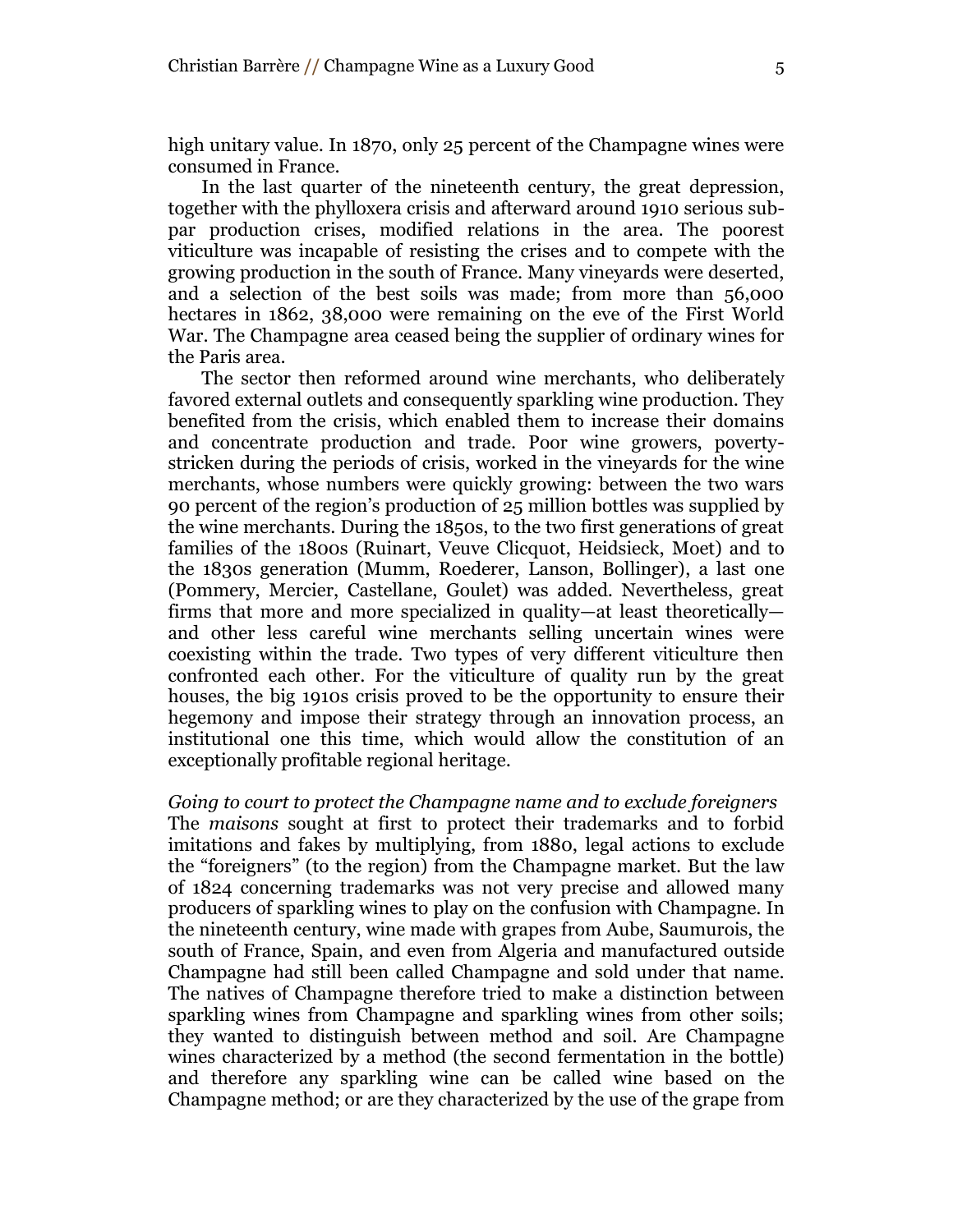a particular soil? Instead of a reference to technology, producers finally imposed the idea of product specificity based on the origin of the grape, thus circumscribing a strict monopoly.

In 1844 ten wine merchants sued the producers of the Touraine area for name usurpation; they proclaimed that Champagne does not result from a vinification method but from a precise soil. The Tours Court of Justice sentenced three local wine merchants "considering that they sold Vouvray sparkling wine for Champagne wine and therefore have misled the buyers about the nature of the good." <sup>7</sup> In 1882 new actions of the wine merchants and of their union were taken for usurpation of the trademark or of the name Champagne. But on May 4, 1886, a decision of the Commercial Court of Saumur declared that the name Champagne had fallen into the public domain. On July 19, 1887, that decision was invalidated by the Appeals Court of Angers: only the sparkling wines grown and manufactured in Champagne could be designated under the name of this province on pain of infraction of the law of 1824 concerning trademarks. On November 23, 1888, a new decision declared that the word had fallen into the public domain, followed on November 4, 1889, by a new invalidation by the Appeals Court of Angers. <sup>8</sup> On July 26, 1889, the decision of the Supreme Court of Appeals confirmed the decision of the Appeals Court of Angers, deciding in favor of the natives of Champagne: "the word champagne indeed indicates at the same time the place of producing and of making some wines particularly known under this designation." On February 3, 1891, a new decision of the Court of Justice of Saumur declared that the word Champagne had fallen into the public domain, but on December 15, 1891, a new invalidation was issued by the Appeals Court of Angers, and on September 4, 1894, a new decision by the Supreme Court of Appeals gave rights to the natives of Champagne: the Champagne appellation was reserved to wines gathered and grown in Champagne. Thereafter, many legal actions were brought before the Court of Reims and heavy fines were given.

At the same time, Champagne professionals put pressure on the authorities to obtain a stricter regulation. The law of January 8, 1905, on the regulation of commercial transactions and the protection of the consumer against any trickery about the origin, composition, and quality of products, was accompanied by a decree of 1907 specifying how the law should be enforced. In order to protect the regional appellation of sparkling wines, some delimitations were necessary, and the fight became one of geographical definitions. In 1906 the wine growers and the wine merchants made a proposal to the government: to define two categories of sparkling wines that are not Champagne, the sparkling wines (natural wines) and the mineral wines (artificial wines); to forbid the use of terms like "from the champagne region" "champagnised"; to clearly distinguish

<sup>7</sup> André Garcia, *Les vins de Champagne* (Paris, 1997), 65.

<sup>8</sup> Garcia, *Les vins de Champagne*, 48.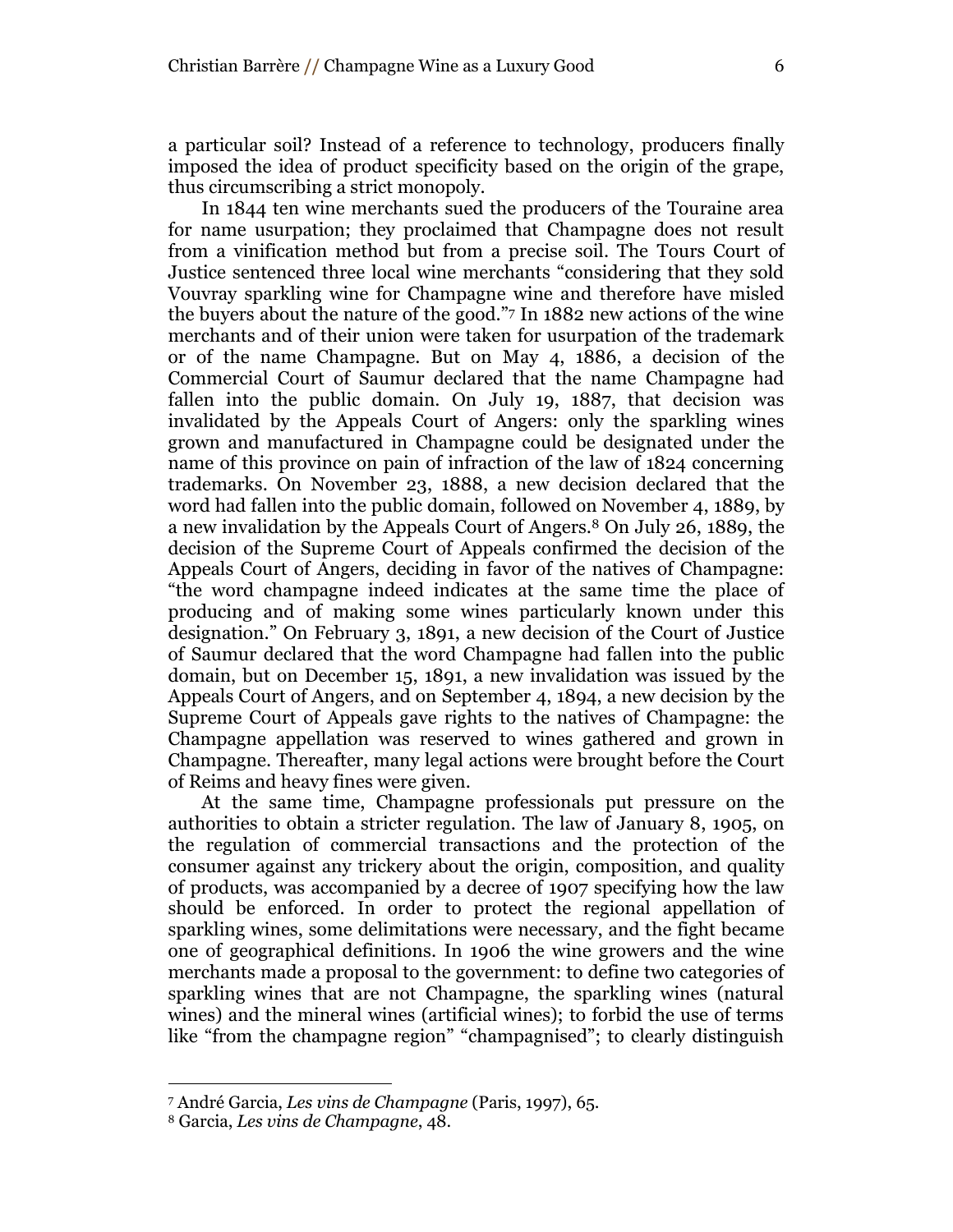on labels and display advertisements the place of origin and the place of production. But such changes awaited the 1910s crisis.

### **The Major Champagne Crisis**

*The crisis and the PDO (Protected Designation of Origin)*

The major crisis of the Champagne vineyards derived from the long-term difficulties created by the production of mediocre wines related to the phylloxera infestation and by competition from other areas (the south of France). The situation in the vineyards was disastrous especially because of epidemics: after phylloxera, vines had to be replanted, and therefore growers got into debt; mildew also attacked the vines, and the late crops were bad. Many vineyards had been sold or mortgaged. Then a catastrophic grape harvest followed in 1910, with very few grapes and of poor quality; this led to a fall in prices and the collapse of the wine growers" income.

The crisis led to a revival of the fight for the protection of the Champagne label in order to overcome competition from other sparkling wines and from grape providers from other areas. At the same time the question of delimitation was asked: what areas would be inside the delimited zone and therefore benefit from the label monopoly, and which would be outside? A strict delimitation, corresponding to the historical birthplace of the first sparkling wines, the Marne, stood in contrast to a wider delimitation, including the vineyards of the Aube area that came afterward.

When the 1905 law was in preparation, two deputies of the Marne *département* had unsuccessfully presented amendments for delimitation. The fight of the people from the Marne area to impose a very strict delimitation was waged in the name of "permanent local customs." They refused the result of an enquiry of the Agriculture Minister proposing to include inside the delimited area thirty-seven municipalities of the Soissons district and did not accept the delimitation constituted by the union of the Marne area and the Condé-en-Brie canton. Wine growers then started frenzied struggles to be integrated within the Aube area. After many ploys in parliament, the Assembly"s committee proposed to include in the Marne area more than forty-four municipalities of the Château-Thierry district and thirty-six extra municipalities of the Soissons district.

This delimitation was approved by the Council of State and specified by the decree of December 17, 1908, geographically delimitating the appellation territory and identifying the sparkling wine of Champagne and wine made from grapes produced in Champagne. Therefore Aube champagne was excluded, but the decree did not specify how the law should be enforced. Wine merchants who had regularly used cheap grapes coming from the Aube area anticipated the consequences of a strict delimitation. Acting opportunistically, they suddenly increased their purchases of grapes and wine from the Aube area. Hence the relations between wine growers from the Marne area and cheating wine merchants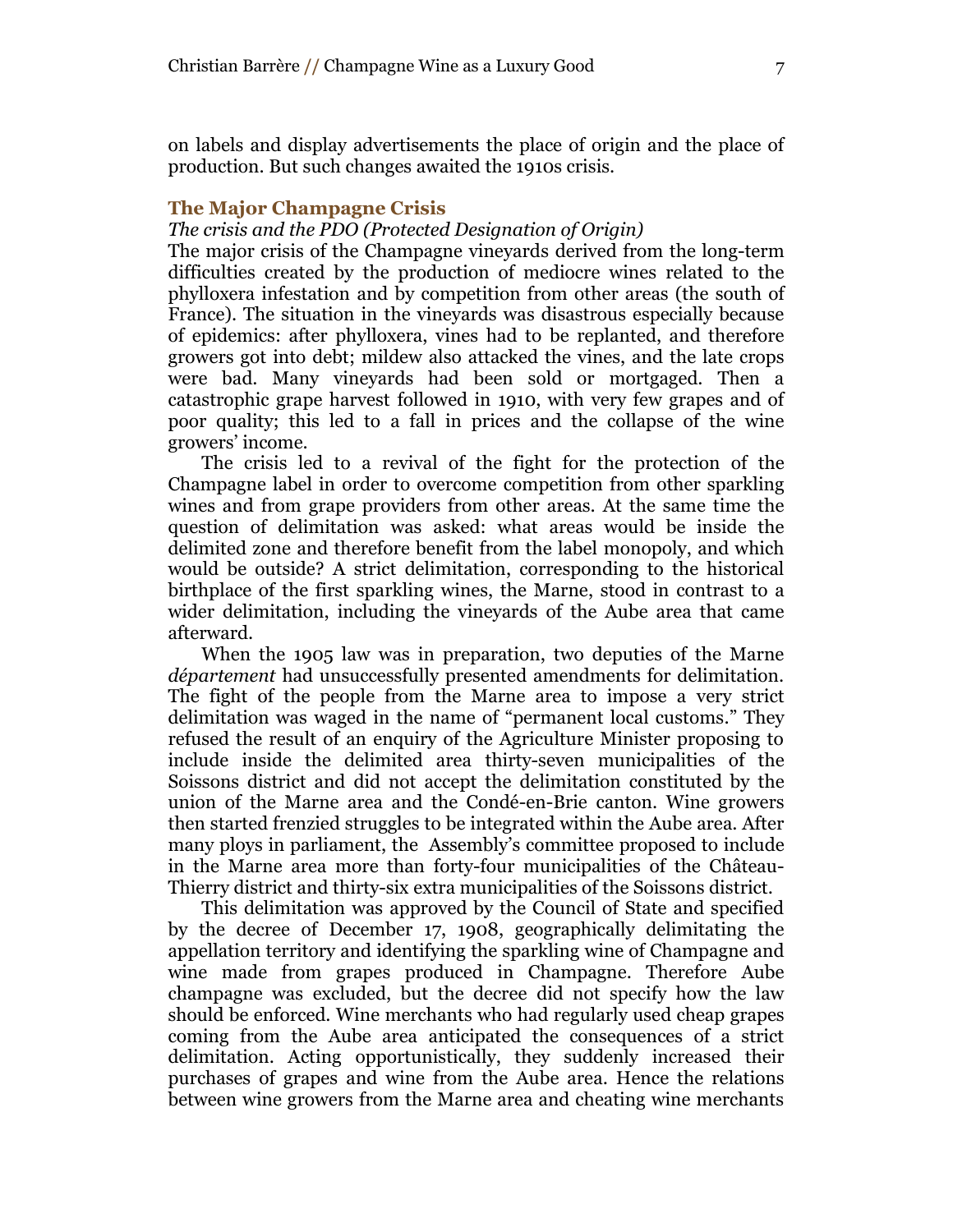each camp tried to strengthen its pressure on the members of parliament and the local administration. Some wine growers from the Marne and the Aube areas were vigorously in favor of a strict delimitation, others were in favor of a wide one, but they were all holding red flags against the authorities and the wine merchants/growers. The slogan of the 1911 great demonstration of wine growers in Epernay was: "down with cheating! Hurrah for the wine growing limited Champagne!" In January 1911 the Aube area wine growers" federation was created and organized violent demonstrations, as did wine growers of the Marne area. In Troyes armies of vine growers holding pickaxes gathered under the slogan, "Champenois we were! Champenois we will stay and so be it." Four hundred twenty-nine out of 446 city councils resigned. Under the pressure of events, the Senate decided to suppress the decree of 1908, and a violent counterattack started in the Marne. The catastrophic grape crop of 1910 together with the fall of grape prices, increasing debt, and the phylloxeric crisis formed the background of these events.

On April 11, 1911, the red flag was flying over Damery, a small village in the Marne. People were singing the *Internationale*, accusing the wine merchants of getting supplies in the Aube area even farther from the heart of Champagne; they devastated and burned the cellars of the Aube area wine merchants. The vineyards were occupied by 40,000, while the Senate abandoned the idea of reconsidering the decree of delimitation.

The February 13, 1911, law against fraudulent practices again took up the claims for a distinction between Champagne and other sparkling wines and *mousseux* but, on request of the government, did not impose sanctions. It also established the need for a certificate of origin for any wine transportation, separated premises for the treatment of local wines and imported wines, and the inscription of the word Champagne on the corks. A March 6, 1911, decree tried to reduce the conflict between the Marne and the Aube areas by deciding a quite wide delimitation of the territory entitled to the label of origin but yet distinguishing two types of Champagne: a first-rate Champagne for the Marne area and a second-rate one, with the label "second-rate Champagne," for the Aube area. This revived the disturbances, people from the Aube feeling degraded and people from the Marne area deprived of their right to the label monopoly. Thus, the government turned to the judiciary, the "wisemen," with the law of May 6, 1919, which provided for a judicial delimitation: all the territories a priori had aright to the label, except if there was an opposing action before the courts. <sup>9</sup> This law took up again the text of the previous

<sup>9</sup> Article 1 of the law said: "any people or any union claiming that an origin label is applied, to his direct or indirect damage and against his right, to a natural or made product and in opposition to the origin of this product or to local loyal and constant customs, will have an action before court to forbid the use of this label (the said label)"; article 17: "the Champagne origin label given in the declaration of harvest will be acquired as long as it has not been contested within a one year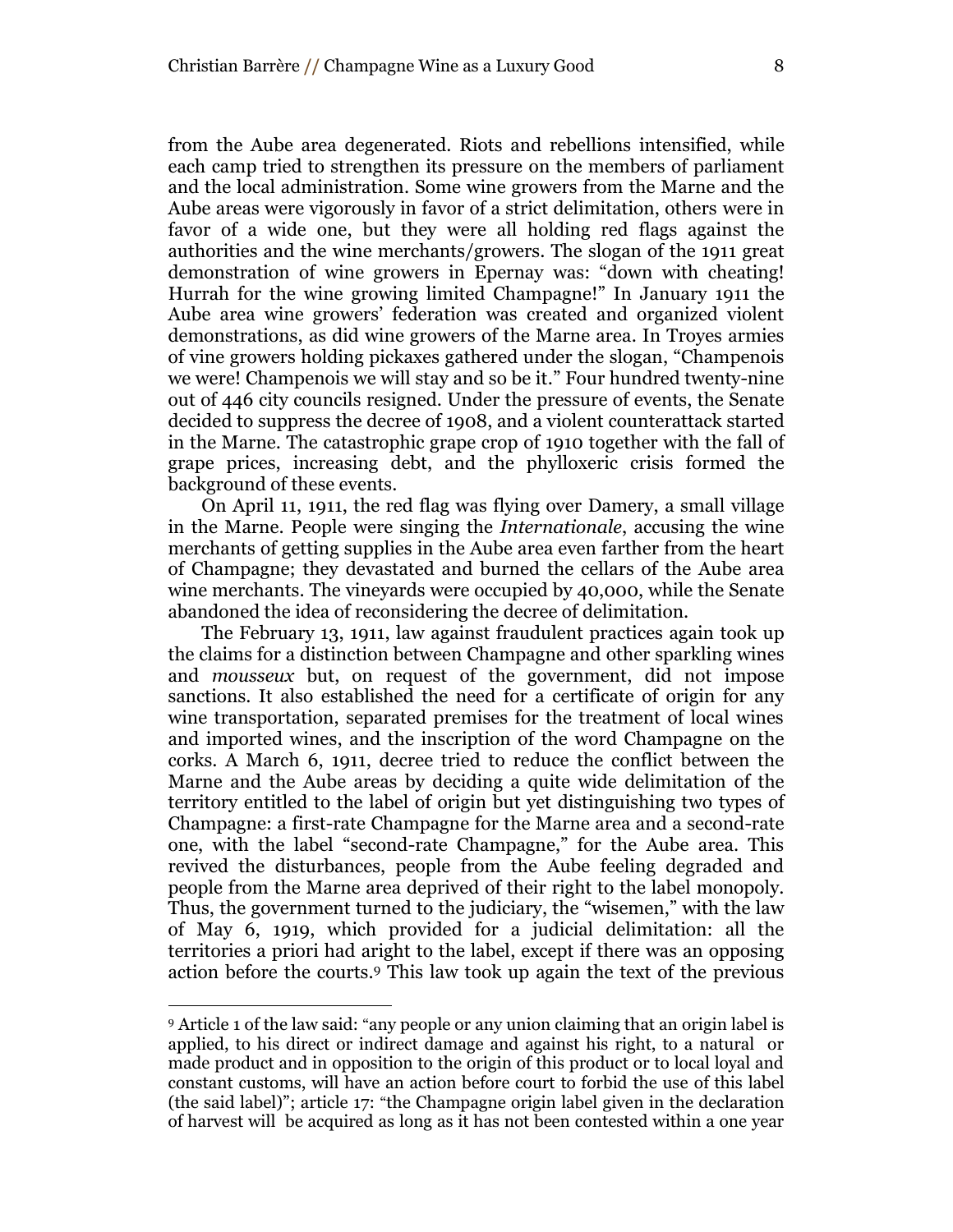law of 1905 on fraudulent practices and added sanctions in case of nonobservance. Moreover it made provision for creating a label area in accordance with "local, loyal and constant customs." Any wine grower who believed one of his colleagues did not respect this adage could bring the case before the courts. An August 19, 1921, decree completed the law of 1919 by increasing the level of sanctions. It distinguished sparkling wines

with origin label, sparkling wines produced in a closed tank, and sparkling gasified wines, and controlled their labeling. There followed many actions before courts from the wine growers" union and from the wine merchants (but the term "champagnised" continued to be allowed and was forbidden only in 1927).

Even if the Champagne monopoly was clearly reasserted and the right to the label had been reinforced, the delimitation of the club was not yet settled. In 1929 growers and merchants from the Aube area took the Champagne label, and the people from the Marne area answered with lawsuits. The Paris Court of Appeal (decisions of February 2 and 16, 1923) and the Court of Cassation (judgments of May 26 and 27, 1925) decided in favor of the people from the Aube area on the grounds that the territory permitted the label had to be understood as the territory of the ancient province of Champagne. In 1922 the Ministry of Agriculture created an advisory committee to study the measures promoting the intensification of wine exportation and to ensure the national and international respect of the protected designations of origin. In 1925 the committee"s work to delimitate the Bordeaux area started and the negotiations for the Champagne area delimitation resumed. In order to receive a designation and to have it before the other wine-growing regions, growers from the Marne area accepted the wide delimitation on the condition that the Aube area use the traditional grape varieties of the Marne. On February 3, 1927, the president of the drinks committee of the Chamber of Deputies returned an verdict accepted by everybody and later inserted into the law of July 22, 1927. This law imposed a compromise reinserting the Aube area producers in the delimitation zone (within the limit of the soils already planted with vines, which limited the potential zone and gave a guarantee of quality, the first planted soils thought to be better for vines) but obliging them to conform to the quality strategy of the Marne area wine merchants: it defined strict quality criteria (limitation of authorized grape varieties, yields, methods, and so forth). The text of the law also asserted again the need of fermentation in bottle against the attempt to enlarge the fermentation methods in closed tanks, risking therefore a lower quality and non-discrimination with the competitors.

After the law of 1927 the use of "Champagne" was reserved to wine made with grapes completely harvested and worked in the delimited zone.

time limit." *Journal Officiel du 8 mai 1919* (Paris, 1919). See also Jean-Claude Barbier, "Contribution à l"étude des relations entre les professions et l"Etat: L"exemple du Comité inter-professionnel du vin de Champagne" (Ph.D. diss., Université de Reims, 1986),1: 142-44.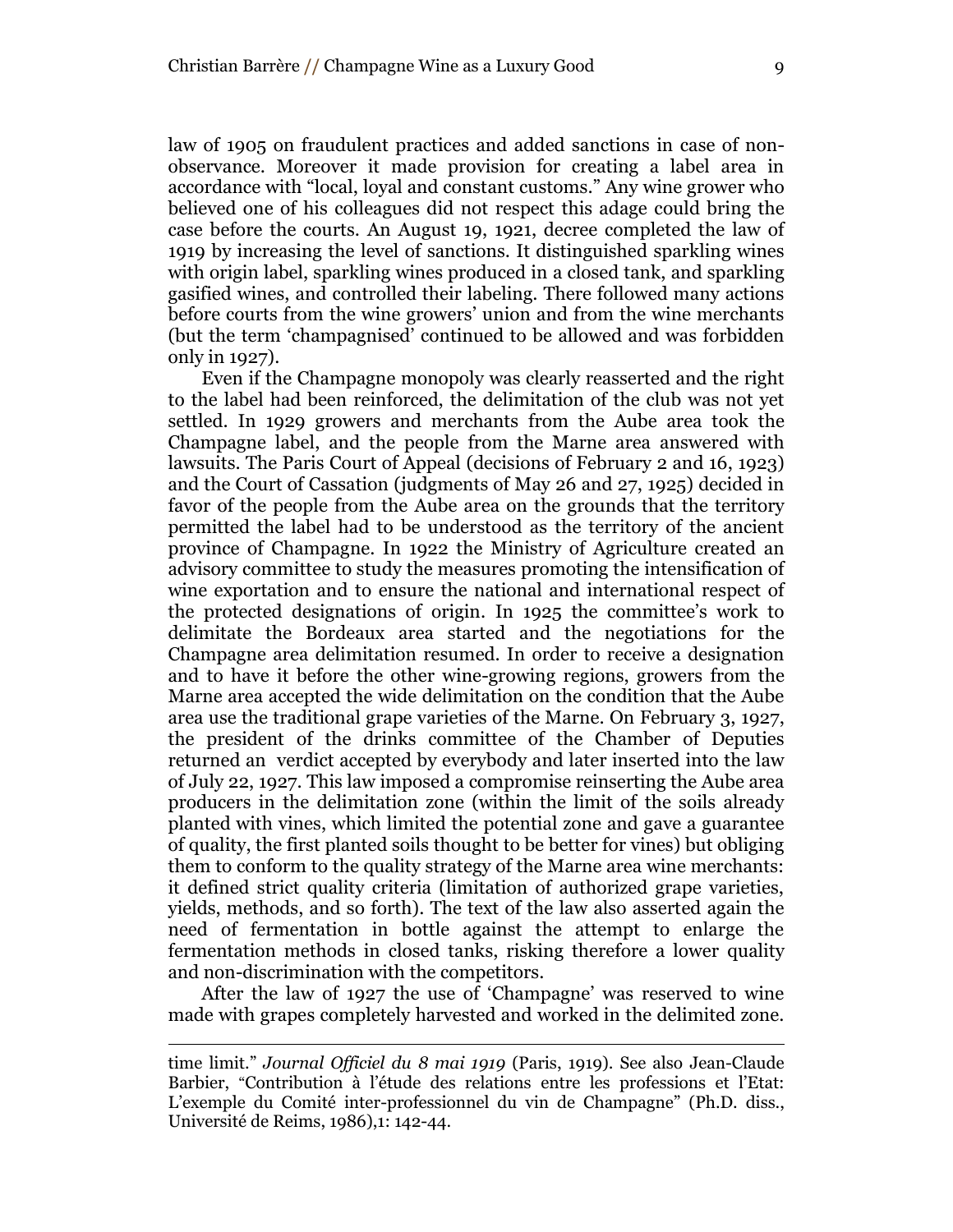An agreement was found to forbid the use of the term "champagnised," but as a compromise, the term "champenoise method" was accepted to mean sparkling wines fermented in the bottle. The attempt to substitute "fermentation in bottles" failed. The term "champenoise method" was used frequently until the decision of 1985 to require it to cease on August 31, 1994.

## *The strategy of the Great Houses*

 $\overline{a}$ 

The Houses used the crisis that had put into question the previous development model to take advantage of the specific benefits they had: capacity for innovation, the possibility of producing a quality wine, and knowledge of the foreign markets. They wanted to define the development path of the sector: the monopolization of a part of the final market, that for quality sparkling wines. For this purpose they used the struggle for the PDO (protected designation of origin) as a means to impose a policy of quality on the whole sector and to restructure it on new bases. The "protection" of the PDO (a legislation invented on this occasion in the Champagne area and afterward extended to many wines and agricultural products) would allow the segmentation of the market into two strictly separated categories, ordinary sparkling wines and quality sparkling wines, namely Champagnes. Starting from a comparative advantage of quality and fame at the beginning of the sparkling wines" development—an advantage confirmed by the eagerness of many competitors outside the region to use the Champagne name, therefore implicitly recognizing the quality of the wines produced in the soil—they planned to accentuate this circumstance and make it a definitive advantage. The legal protection cannot be interpreted as an a posteriori protection of pre-existing advantages: they had participated in its construction. Its implementation was the result of a coherent plan carried out by resolute actors (the great wine merchants) through a lobbying process that allowed them to halt alternative strategies in order to impose their strategy on the whole sector and to organize its implementation.

At the beginning of the twentieth century the restructuring of the sector around a policy of quality had been possible because of a variety of changes:

• Since 1850 the growth of demand, particularly internationally, allowed a clear specialization in the production of sparkling wines (to the detriment of the quiet wines). In 1910 red wine had nearly disappeared, at least from the main vineyards of Reims and Epernay. Moreover, as the differences in soils played a minor part, a general policy of quality obtained at the same time a less scattered and more consistent quality.<sup>10</sup>

<sup>10</sup> The negotiated management of the grape market led to the establishment of price lists for every wine, intangible price lists. The classification of Champagne wines reflecting the diversity of soils gives very few differences in price (the price of the wine ranked as the lowest in the scale of prices represents 60% of the price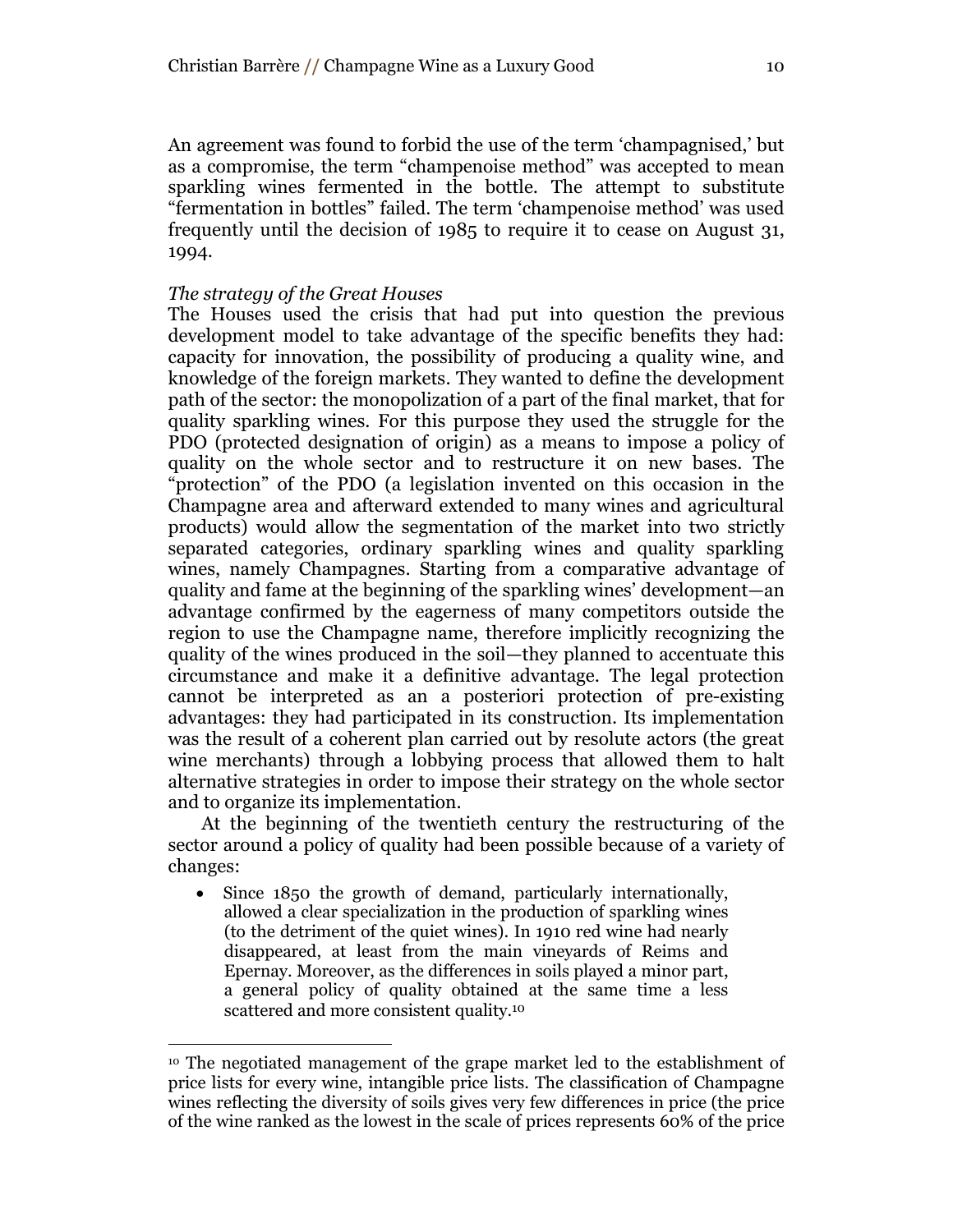- The technical progress in growing vines but above all in making wine constituted a barrier to entry for wine growers to the production of the final product. The necessity of assembling different wines in order to improve and stabilize quality, the recourse to chemistry, oenology, and to expensive equipment limited the wine growers to a role as grape suppliers. While at the beginning of the nineteenth century wine growers often also made the product, at the end of the century the Great Houses assembled wines and sold them; wine growers produced the grapes and sold them to wine merchants.
- The control of the export market by the great wine merchants led to an internal restructuring that allowed them to implement innovations in oenological technology and to organize the differentiation of products according to the local preferences of the export markets.
- The fact that grapes were hard to transport without spoilage, the importance of the protection represented by transport costs and taxes and the possession of specific assets (storage places, expertise, and so forth) consolidated the relation between local grapes and the wine made from them.

Under these circumstances the economic domination of the large traders and their political control on the region allowed them to impose, via the PDO, the strategy of quality on the whole sector. <sup>11</sup> The Great Houses imposed it on the fraudulent wine merchants (those who did not buy local grape or musts) against their opportunistic strategy of production from imported raw material. They also imposed it on the wine growers, by playing on the requirements of the PDO, which made it compulsory to link the quality of the final product to the quality of the grape. Thus free riding would be gradually eliminated. To obtain the benefit of the PDO, wines had to submit to a certification process, based on qualitative criteria. Therefore, the PDO system eliminated the strategies of low quality, imposed high quality, and set up Champagne wine as a luxury good. <sup>12</sup> The implementation of legal policies of protection, which were presented as consumer protections, had, in fact, two main effects. The first was the guarantee of monopolistic rents through the creation of a configuration of rights favorable to the regional area. A second, even more important because it was the basis of the Champagne statute, was that the PDO

of the top wine), and there is no comparison to the difference in prices between a Petrus and a Côte de Bourg, a Romanee-Conti and a Passetoutgrain.

<sup>11</sup> Jean Rémy Moët had been the mayor of Epernay for twenty years; Victor Moët, his son, followed him, while Nicolas Ruinart was the mayor of Reims. The Great Houses had the means to direct regional development and to weigh in according to their interests on the choices of the members of Parliament, as shown by the lobbying displayed around the definition of the designation of origin.

<sup>12</sup> For a formalized analysis using evolutionary games, see Christian Barrère, "The genesis, evolution and crisis of an institution: the protected designation of origin in wine markets," *Journal of Institutional Economics* 3 (Aug. 2007), 165-81.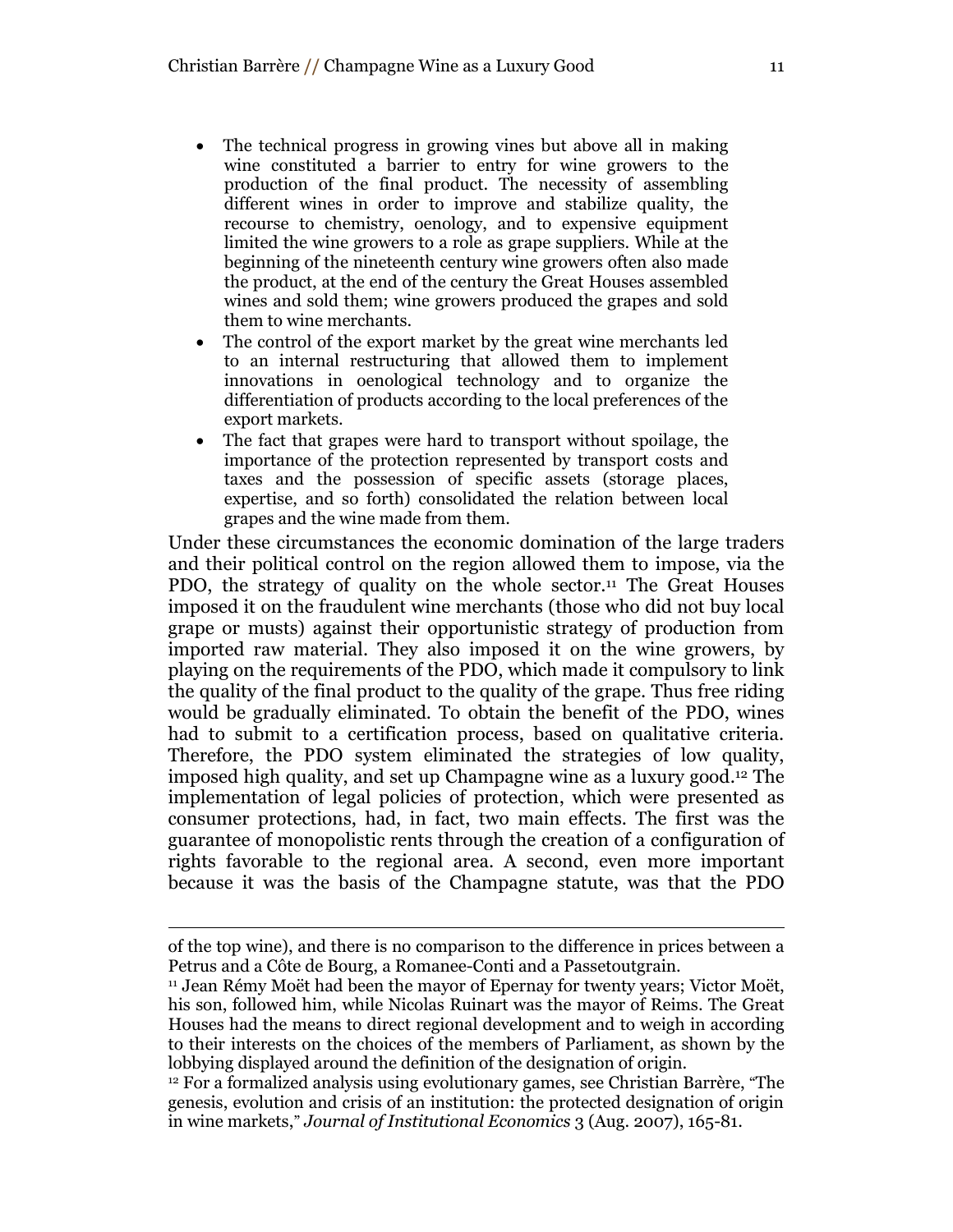system did not sanction prior effective advantages (a better quality) but was a means to organize that quality.

The study of Champagne regulation confirms this hypothesis. Regulation provided a means for a gradual and permanent reinforcement of quality, to enlarge the gap between Champagne and other sparkling wines and to establish Champagne as a unique luxury sparkling wine. The lobbying of Champagne producers and politicians focused on the gradual reinforcement of quality standards. A law (March 20, 1934) separated Champagne more strongly from other wines by prohibiting the production of sparkling wines other than the PDO Champagne in the Champagne area. Another (May 22, 1977) reinforced this prohibition. In 1935 a special regulation for Champagne was added to the PDO regulation. It defined stricter standards of quality for Champagne: maximum quantities authorized, standards of pressing, procedures of wine making and wine conservation; in 1936 and 1938 the methods of vine cutting and the maximum production were also specified by directives.<sup>13</sup> The Champagne region was the first wine area to have a defined maximum production; producers going beyond it lost the Champagne designation. The majority of these rules were specific to Champagne.

"Discipline" (in Michel Foucault"s sense) played an important additional role. The increase in production related to the effects of the PDO induced vineyard expansion and the entry of bad quality producers. The organization of production and standardization in order to preserve quality was a condition for the reproduction of the monopoly. For this purpose, the tax system was used.

Since 1905 the profession had wanted a regulation to separate the wine storehouses using the two types of grape (regional and foreign), and to create particular titles of movement for the Champagne wines in order to check the real provenance of the wines. After the catastrophic 1910 vintage, titles of movement from the tax department had to indicate the precise origin of all grapes and wines. In 1927 the law distinguished two titles for wine circulation, one for sparkling wines, another one for "tranquilles" (non-sparkling) wines. In 1907 the Ministry of Agriculture created a "special agent against the fraud of Champagne wines"—who was the general secretary of the vine growers' trade union.

<sup>&</sup>lt;sup>13</sup> The general trade union of the vine growers addressed the parliamentary committee charged to prepare the decree of 1935 in these terms:

the project that we have the honor to present you is inspired by the following general idea: Champagne must remain a wine of quality. . . . Because some wine growers and some traders seemed to give up this quality insurance, because they do not seem to understand the harm they do to our Champagne wine, since deliberately they persist in such mistakes, it seemed to your sub-committee necessary to undertake the regulation of our corporation.

Quoted by Barbier, "Contribution à l"étude des relations entre les professions et l'Etat," 1: 224.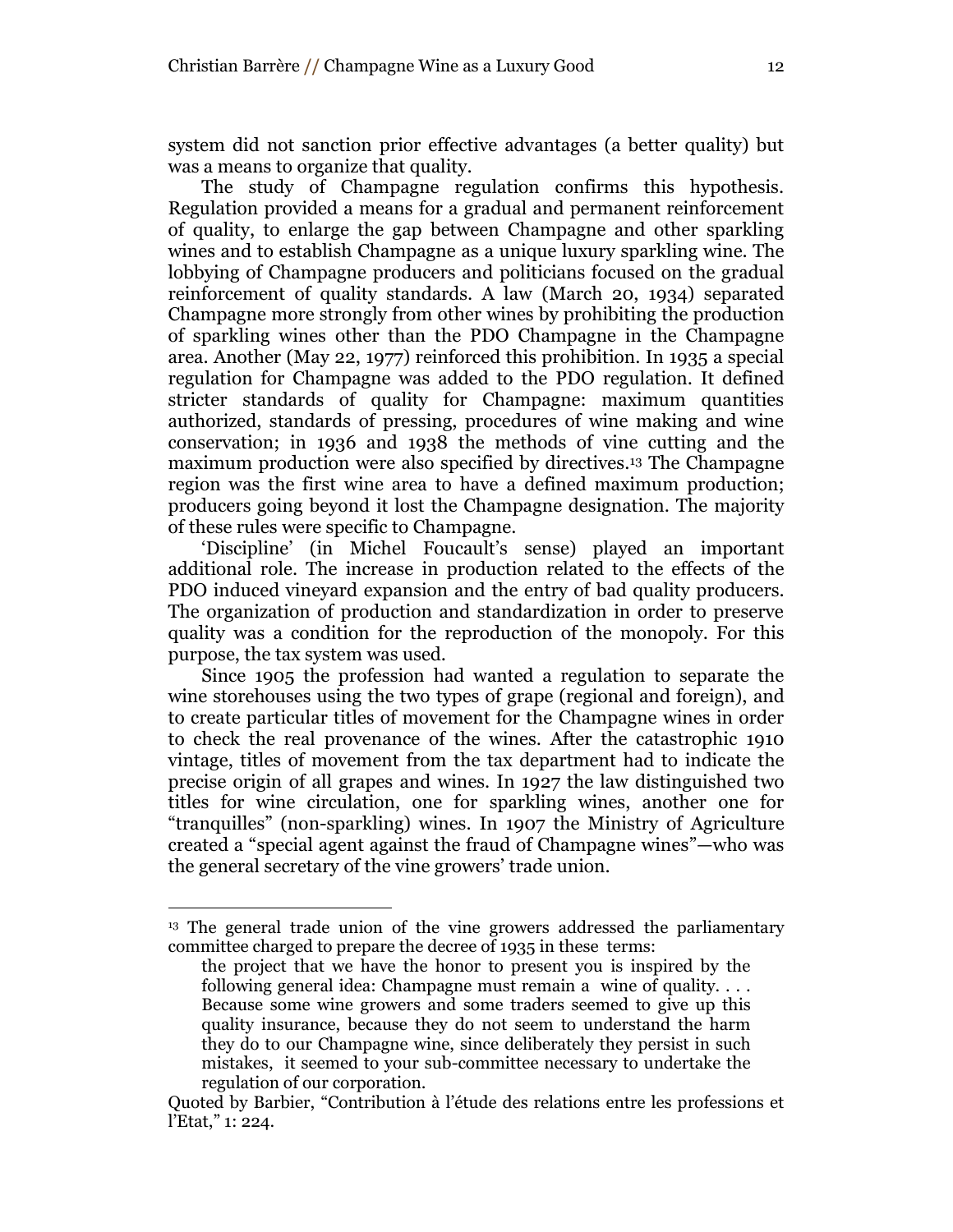In 1924, an agreement between traders and vine growers led to the selection of better types of vines and continued the imposition of discipline on the sector: the vine growers" trade union published the names of both vine growers who had torn out bad types of vines to replant with good ones and those who did not; merchants stopped buying the grapes of the latter. Authorized modes of pruning the vines (low size giving a smaller vintage but better quality) were also decreed; high size would be penalized by a purchase price for the grapes 20 percent below the norm. Standardization of grape delivery was also defined: grapes should be peeled and rotted items removed.

A special subcommittee for Champagne wine, created in 1935, could propose variations in the standards (of production, cutting, pressing) and minimum grape prices, with a mechanism for sanctions (tax penalties and loss of the right to the Champagne PDO), every year to the Ministry of Agriculture (which always validated them).

### **The Result: Glory and Wealth**

Even though the red flag flew over the town halls of the Aube and Marne areas in 1911, what ultimately came out of that crisis was the protection of the PDO, which allowed the Great Houses to reap massive profits. But it also ensured a final outlet for Champagne wine and indirectly for the grapes of the wine growers, as a result of the establishment of the wine"s distinctive features.

The crisis was resolved by the improvement of sales based on the PDO. The victory forced the Champagne area players to have a concerted plan; therefore, interprofessional compromises and internal discipline measures were required. The wine growers" union regained control of its base, and those who attempted to evade the regulations were excluded from the trade.

#### *Building up a heritage*

Prior to the quality strategy, internal consultation took place within the framework of a club defined by its geographic basis; with the new strategy, members were compelled to modify their internal behavior and to undertake a unified position based on a vigorous struggle against free riding. The Great Houses could extend penetration of foreign markets. Gathering around the big traders might have offered producers and traders of lesser size sales opportunities in an expanding market. But, because of the investment required by brand politics, they were blocked from that course. The PDO strategy, however, allowed them to ensure their development, the PDO being a new good provided by the club. They would benefit from the reputation created by the prior investment of the great brands and their penetration into foreign markets. This policy was supported by the wine growers, who would see their monopoly of the grape supply established. Moreover, a concerted negotiation of prices was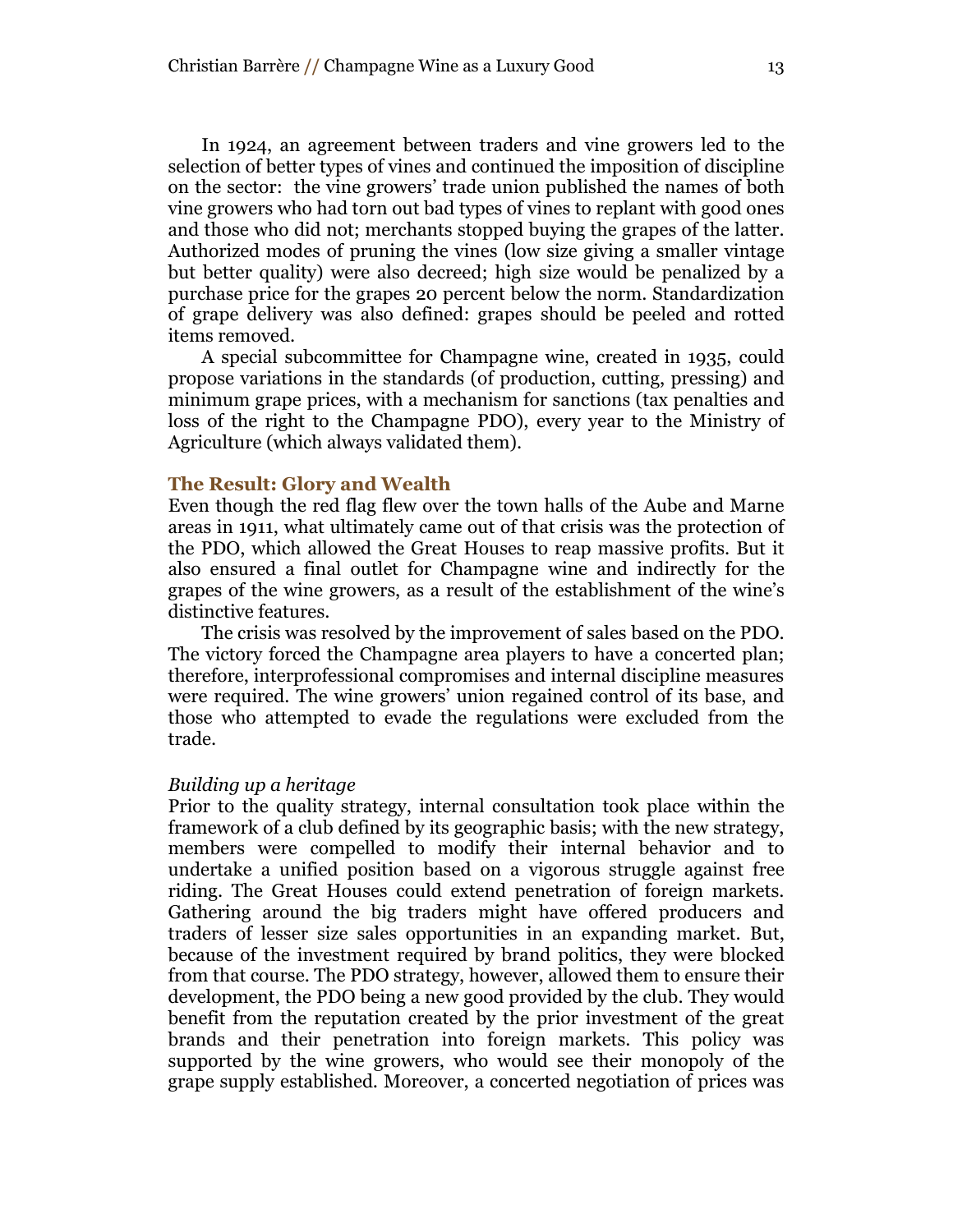created, which strengthened the position of the vine growers against the traders, who had traditionally been dominant.

An implicit agreement was then made between the great traders and the rest of the sector: the regional club benefited from the effects of the traders" investment in quality, and then it aligned on quality politics. All these activities developed the idea of a "collective interest for the profession," common to each group and moving in the same direction, wine merchants depending on the product and vine growers on the outlet. Two decisions of the Cassation Court—September 4, 1894, and February 29, 1912—said that both unions represented the same community and defended the same collective interest. At the end of this long historical process of the construction of the AOC (Appellation d"Origine Contrôlée that is, PDO), the Champagne sector was equipped with a heritage indivisibly constituted by a judicial and legal heritage (PDO, trademarks, regulations, discipline), by an economic heritage (land rents, production processes, marketing networks, and corresponding profits), and by an institutional heritage (the concerted management of the problems of the sector). The implementation of legal policies of protection was presented as a consumer issue, but, in fact, it guaranteed monopolistic rents. Moreover, the PDO system did not simply sanction prior effective advantages (a better quality), but was a means to organize and enforce that quality and to obtain a configuration of rights favorable to the region.

The growth created by this exceptional operation of 'patrimonization' can be seen through the considerable increase in production (50 million bottles in 1950, 102 in 1970, 249 in 1989, and more than 320 by 2010) and of the corresponding wealth.

### *The management of the heritage*

The multiplication and the institutionalization of the transactions between wine growers and wine merchants led to the constitution of a grape market. Wine merchants needed an increasing and constant supply of grapes, all the more so since Champagne required long and complex storage. The establishment of the quality strategy led to concerted interprofessional action regarding the management of the supply and demand of the grapes. A new type of market emerged: an external-internal one. The market was external to the economic unities of production (the wine growers) and to the unities of transformation-marketing (the merchant houses), but it was internal to the two groups of the sector, with management by ad hoc organs (Comité interprofessionnel du vin de Champagne, the CIVC). That allowed the extension of a common discipline of production, standardization of vine cultivation methods, and establishment of norms of quality. Finally, the concern for ensuring production growth and market control explained the establishment of institutional procedures for managing the rivalry for profit among the professions, procedures that led to negotiated, fixed grape prices. The objective of a "fair" price for grapes, allowing all the actors of the sector to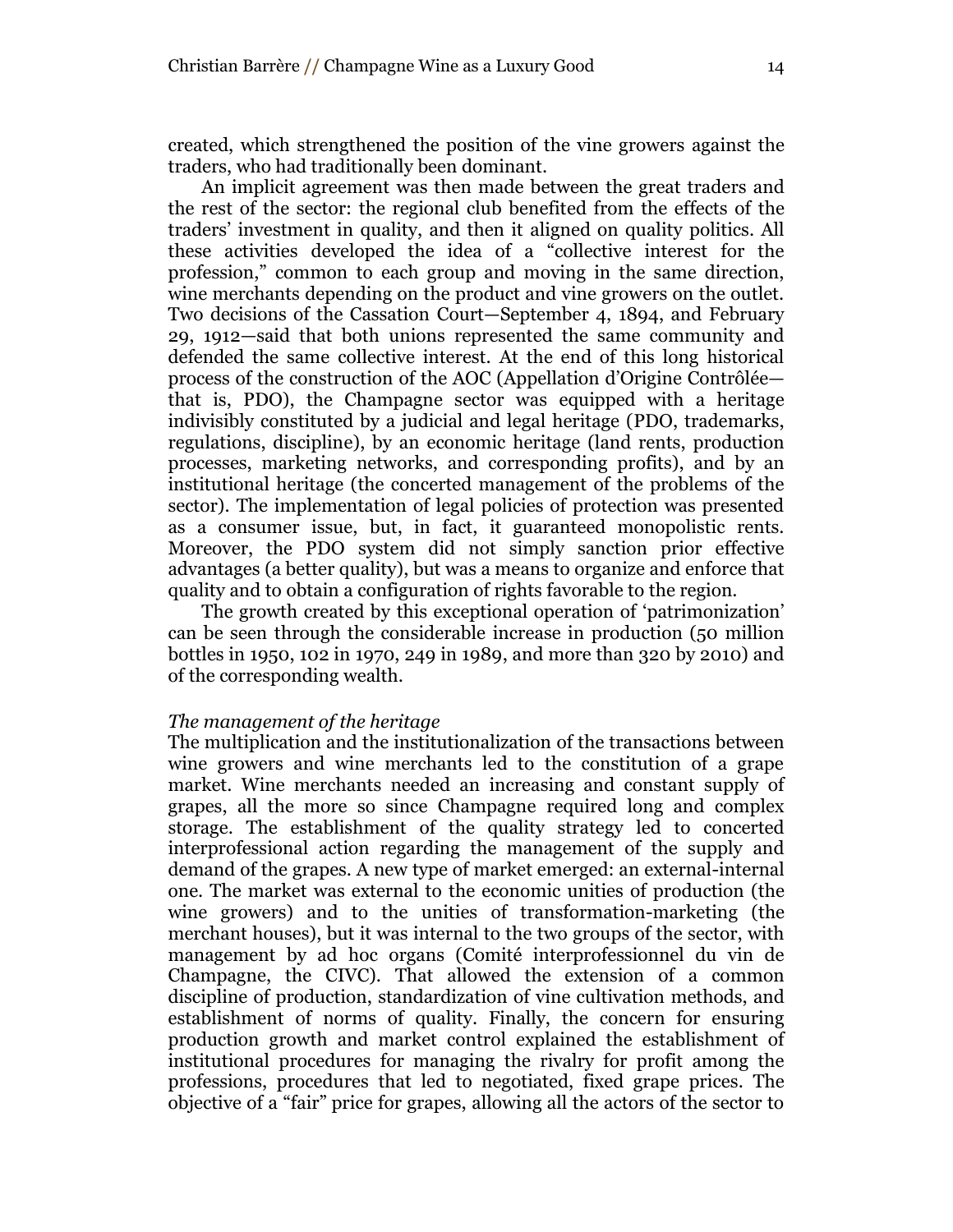live with dignity while reducing transaction costs, was a part of the institutional meso-economic compromise; the increased stability of set prices, a break with the prior situation, also allowed a regular investment by the wine growers in raising the quality of the grapes. 14

However, the strategy of the Great Houses was a bit more ambitious. They wanted to set Champagne wine at the top of the wine markets, with the support of the wine growers" trade union. To do so, they organized a permanent reinforcement of Champagne"s quality. The 21st article of the 1935 decree creating the National Committee of Labels of Origin held that a special complementary regulation could be elaborated for Champagne wine. The corresponding decrees defined quality norms for Champagne, with maximum authorized yield levels, norms of pressing, of vinification, and of preservation of the wine. In 1936 and 1938 the regulations were strengthened. The Champagne area was the first vine region to define a maximum ceiling for production, with the loss of the Champagne PDO as the penalty for exceeding it. And most of these regulations were specific to Champagne wine.

### *The first product of the commodification of luxury*

 $\overline{a}$ 

A luxury good is not a good the nature of which is luxurious. It is a good perceived and felt as a luxury, a cultural product. This perception is related to an exceptional characteristic of such a good that allows it to be distinguished from basic goods. In the case of wine, the gap between standard and luxury goods is based on superior quality. As explained earlier, the superior quality of Champagne wine is not a natural one but one that has been built through a specific and determined strategy of quality.

During the eighteenth and nineteenth centuries, Champagne became the wine of luxury and celebrations; it was the wine consumed in the royal courts because of its reputation for high quality. That reputation also meant that the wine was reserved for aristocratic groups, and consequently implied a special market and a higher price compared to ordinary wines.

<sup>14</sup> The president of the wine merchants wrote his members and the wine growers: "for the wine grower to stay in the vineyard and grow it, above all when big outside salaries can attract him, his life and his work have to be secured by a lucrative enough selling price. No remedy out of this"; quoted by Barbier, "Contribution," 1: 107. In contrast, instability was strong in the previous system. Achille Muntz, *Recherches sur les vignobles de la Champagne* (Paris, 1893), quoted by Emile Lessard and Jean-Claude Barbier, *Le Champagne: Agronomie, économie (*Paris, 1981), gives the price per kilo of grapes paid by the houses Moet et Chandon and Clicquot: for Ay grape, 2.5 in 1891, a nearly normal year; 3.75 in 1892, a poor production year; 1.1 in 1893, a year of abundance and good quality; for Hautvillers grapes, respectively, 2.0—2.50—0. 75; for the Pierry grape, 1.9—2.25—0.87; for the Cramant, 2.5—2.75—1.20.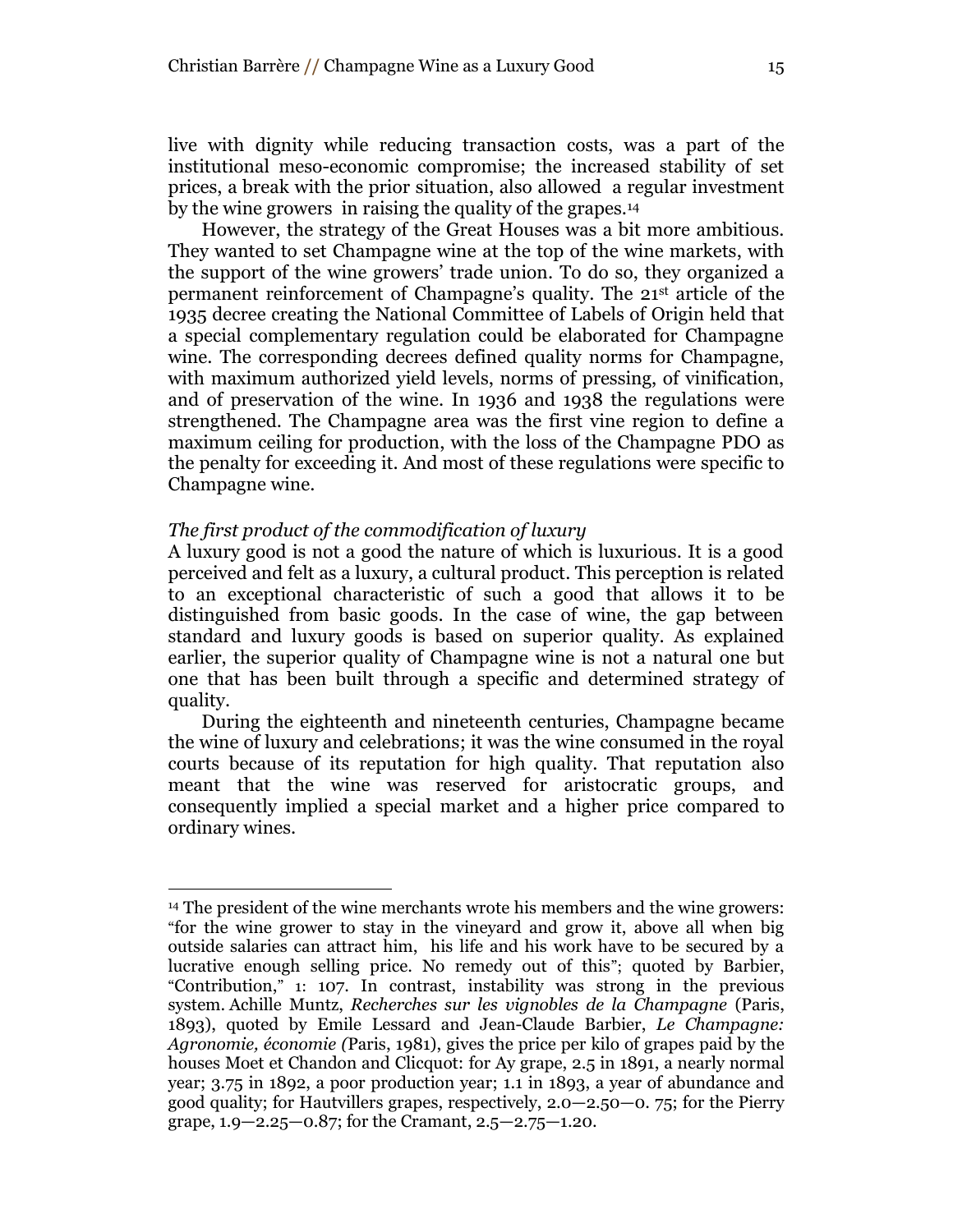Thus Champagne wine was first erected as an aristocratic luxury good. But the management of the Champagne heritage surpassed this result. The Great Houses invented a new type of luxury good: the democratic and mass market luxury good. And this was followed by others of its kind, giving birth to a new luxury paradigm.

A luxury paradigm defines what luxury goods are, who can consume them and how, what function is assigned to them, whether they are a large or a small part of individual consumption, and so on. The definition depends on a societal paradigm: how does the society consider itself? A model of luxury corresponds to each paradigm.

Historically, there have been two luxury paradigms. The first one is the aristocratic model, in which a radical social segmentation between the elite and the people marks social functioning: in France, the Ancien Regime used the terms "blue" (aristocratic) and "red" (popular) blood. Aristocratic groups are the proper focus of luxury: ordinary people are not able to appreciate luxury goods; it would be like giving pearls to swine. Haute couture or "Grande Cuisine" supplies typical luxury goods. For wines, the segmentation between aristocratic and popular wines was established and strengthened. Champagne wines, belonging to the emblematic aristocratic wines, were consumed all around the world and associated with the exceptional, the extra-ordinary.

However, this paradigm was gradually replaced by a new one, the paradigm of mass luxury in a mass market economy and democratic society. All the individuals are formally equal in market and contract relations. Therefore, everybody is entitled to consume luxury goods (which remain extra-ordinary goods), according to their willingness to pay—that is, respecting the market constraint. Access to luxury is a democratic right. Such is the case for Champagne wine, explaining how its sales could grow from 30 million bottles in 1950 to more than 300 million since 1998. Champagne wine is no longer an aristocratic wine but a mass product, a luxury mass product. Many people around the world can regularly consume Champagne; others can do it occasionally. The mass market luxury that begins with Champagne was later extended to clothing, with the development of luxury ready-to-wear coming from haute couture, then in leather goods, and so on. 15

Champagne became the first mass luxury product in relation to its semiotic characteristics: extra-ordinary wine, symbol of feast and luxury. The exceptional position of Champagne is indicated by its notoriety, as shown by Table 1, tracing the number of Google references related to Champagne wine.

<sup>15</sup> Every year Louis Vuitton sells more than 3 million handbags, and Hermès sells more than 50,000 of its basic shirts. So even if there are very fine craft workers involved (some kind of artists), there is at the same time mass production.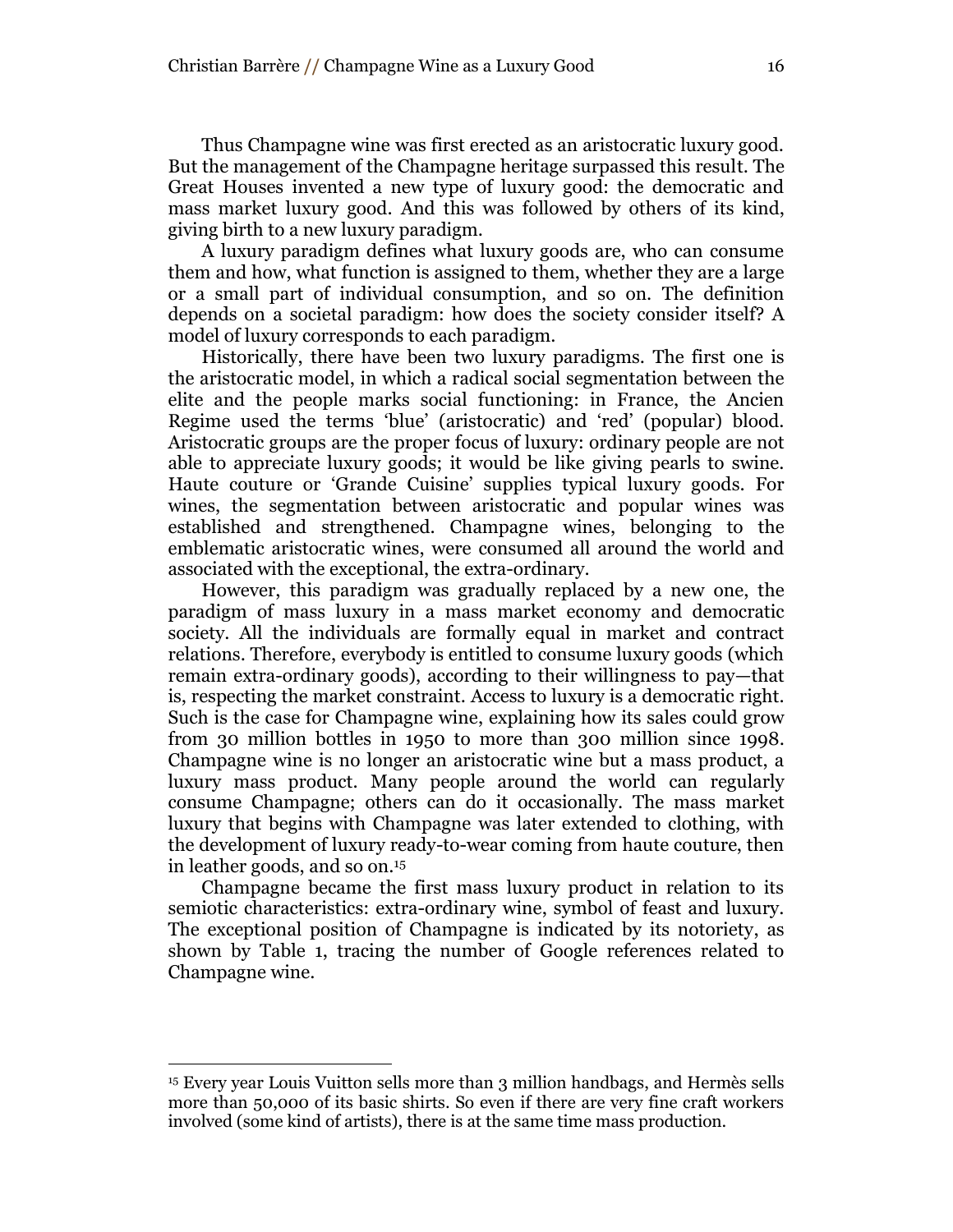| <b>Wine Variety</b> | Number of References |
|---------------------|----------------------|
| Asti wine           | 504,000              |
| Asti Spumante wine  | 59,600               |
| Prosecco wine       | 588,000              |
| Chianti wine        | 4,120,000            |
| Napa Valley wine    | 2,340,000            |
| Bordeaux wine       | 1,240,000            |
| Bourgogne wine      | 939,000              |
| Champagne wine      | 23,700,000           |

Table 1 Number of Google References in English (December 2009)

## **Institutional Creativity Process at the Source of the Success Story**

How was it that a major crisis in the vineyards simultaneously produced big losses and great poverty, yet opened a new path of development leading to an incredible expansion of the Champagne industry? How was it that the crisis exacerbated the struggles among the different kinds of players but yet induced concerted management?

The answer requires taking into account the creative process that occurred. It was mainly the leadership of the great Champagne merchant houses that was decisive. The increase in the relative and absolute economic power of export merchants, who had earlier played the quality card, allowed them to impose their leadership on the sector. The *maisons* incited the actors to enter a process of self-organization that allowed the merchant leaders to define a compromise among them and to enforce it. They used the crisis as an opportunity to eliminate older strategies and to impose their high-quality strategy by means of institutional creativity (the new regime of PDO).

## *The self-organization of actors*

Historically the Champagne industry was mainly composed of two great types of actors defined by their professional activity: first the wine growers who produced the grape (and, some of them, for less than a century, had also produced the finished product; they were called *récoltantsmanipulants*); second, the traders (who bought the grapes, made the wine, ensured natural fermentation, and sold it)—now the Great Houses of the trade. Between them intermediaries existed for a while, but they were eliminated by the reinforcement of the local grape monopoly and by the setting up of an institutional organization of the grape market that established direct links between the wine growers" and the wine merchants' groups.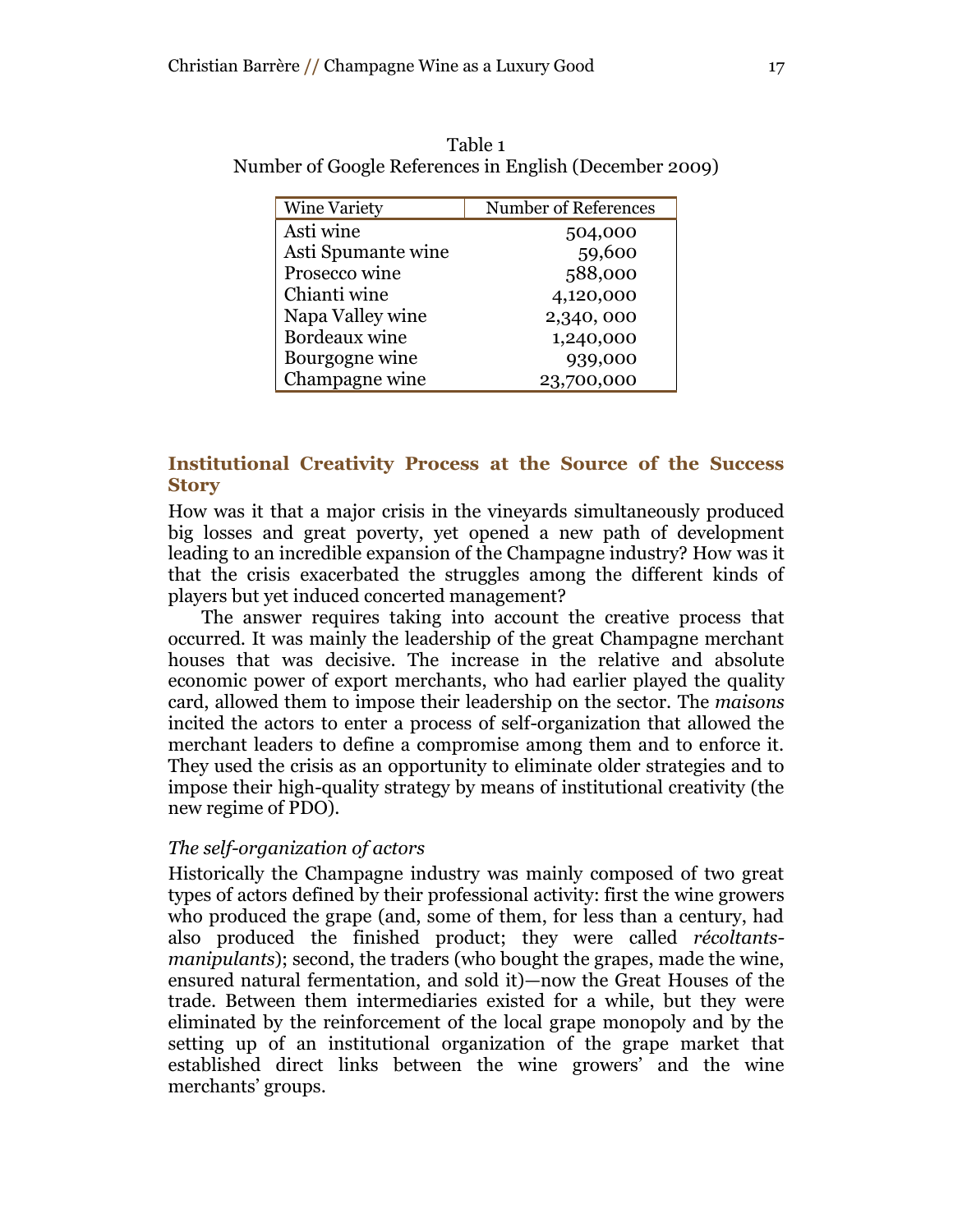These two main groups of actors contain numerous members: today there are 18,500 wine growers; more than a hundred are important merchants. Furthermore, these actors had diverse internal interests, because many of them had related activities (trade in other wines, or even in other products, such as cereals production) or had intervened in Champagne only as a complement to other activities. This situation made the development of concerted action expensive in time and money and facilitated free riding.

The following factors have allowed the self-organization of each profession:

- In the 1840-1870 period, the increase in demand for Champagne led traders to specialize in that wine. The wine growers were encouraged to develop grape monoproduction for sparkling Champagne. <sup>16</sup> Afterward, inside the zone of delimitation, the strategy of quality led to limits on quality variations among local vintages. <sup>17</sup> The "defrauders" (those who sold as Champagne wine from other areas or other grapes) lost the game and had to give up their low-quality strategy to align themselves with the high-quality strategy. The interests within each category were thus unified.
- Institutional arrangements were used to enforce this alignment. Wine growers were encouraged to regroup and to accept an economic agreement with the traders. The law was used to develop institutional regroupings. The March 21, 1884, law on the trade unions authorized the creation of the Champagne wines Trade Union. <sup>18</sup> The December 15, 1888, law led to the creation of unions to fight against phylloxera. In 1901 the first wine growers" trade union appeared, in 1904 the first wine growers" federation. The crises encouraged the emergence of collective forms of organization that were better able to control their members and to organize negotiations and lobby the political powers. 19

The self-organization of actors decreased the complexity and the operating costs of coalitions, expressing the close dependence between the trans-

<sup>16</sup> A separation was made between producers of grapes for Champagne and producers of other grapes and other wines, with a tendency toward the absorption of the latter into the first group, following the increasing profitability of Champagne grapes in relation to that of other grapes and wines.

<sup>17</sup> This was different from the other vineyards and from those that existed in Champagne centuries earlier. At the end of the seventeenth century, the price of wine from Asfeld in the Ardennes, included in the category of Champagne wines, was sold for between 10 and 14 livres the "pièce" against 500 to 600 for Sillery wine: *Le Champagne* (Paris, 1975), 69.

<sup>18</sup> The members included traders representing approximately four-fifths of the total sales. The first objective was to fight in court against market piracy.

<sup>&</sup>lt;sup>19</sup> During the phylloxera crisis, the wine growers' groups obtained reductions in the prices of chemical products, financial support to replant vines, collective guarantees from the banks, and used political lobbying.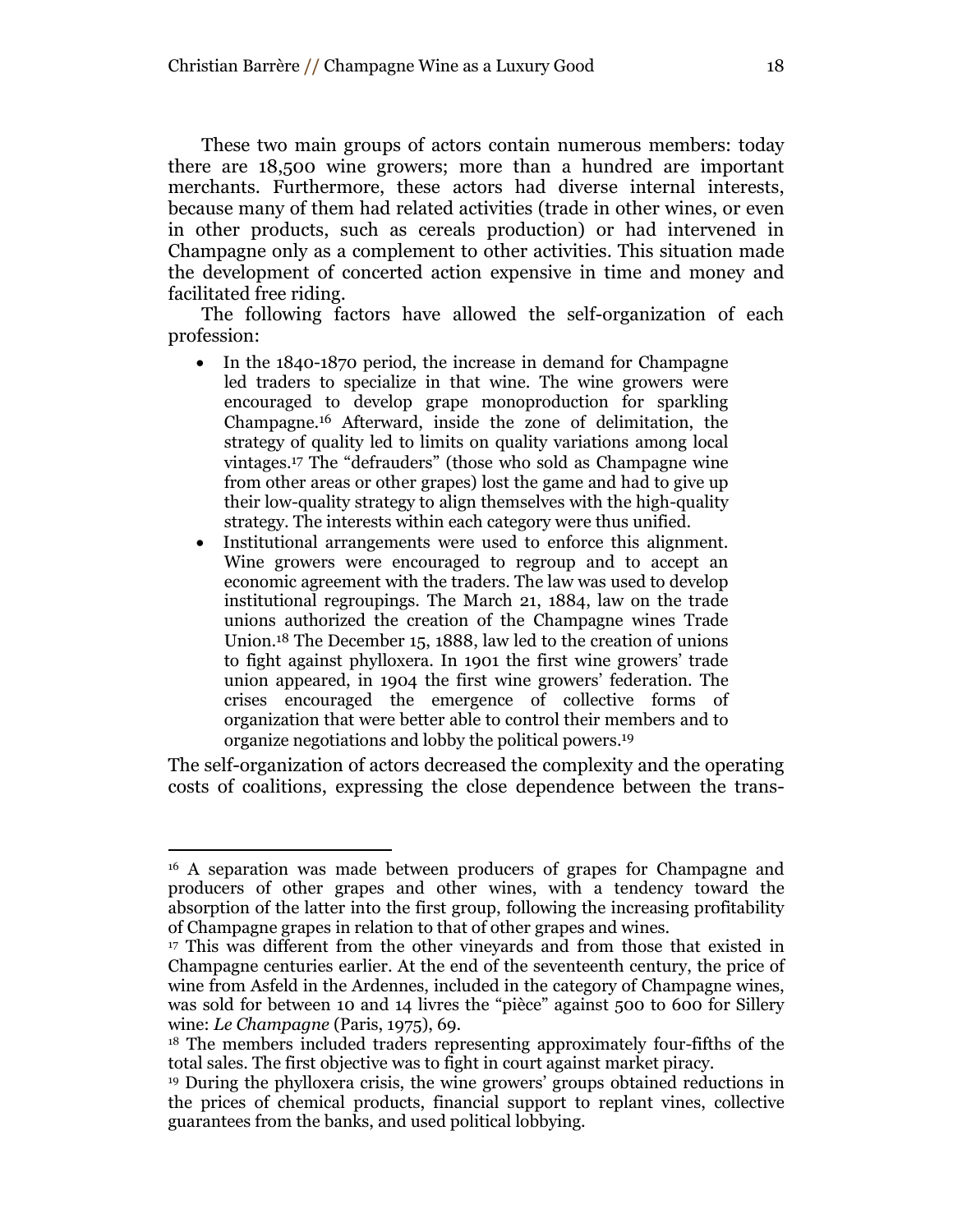action costs structure and the configuration of actors' strategies and positions.<sup>20</sup> It also illustrates the dynamic interdependence of strategies.

#### *The ability to use the crisis as an opportunity*

Crisis provided an incentive to action. In the 1910s the legislation on AOC (PDO) followed the great crisis in Champagne. The great traders, with the help of the political system, imposed their quality strategy against other potentially effective strategies. The recognition of the designation extended and crowned the strategy developed by the traders from the last quarter of the nineteenth century, especially their multiplication, from 1880, of legal actions to exclude "foreigners" (to the region) from the Champagne market.

The historical crisis of Champagne released original forms of conflict management. At first, the crisis naturally exacerbated their antagonism and their shock, but it also polarized them around positions common to each camp; therefore it unified and incited them to concerted action. E. Bin, the leader of the first wine growers' trade union, told his companions: "Do as merchants do—group. Alone you are nothing and you will never be anything; grouped, you will be everything."

Paradoxically, the constitution of a coalition in favor of discipline is facilitated in times of crisis because the situation cannot last without important opportunity costs. Thus inaction is the most costly possibility; when the pursuit of the crisis means the occupation of the vineyard by troops, as in 1911, the research of issues, in each camp, becomes urgent and its cost more bearable. The cost of coalition is also lowered, because some of the work is taken on by administrative and political personnel (the prefect of the Marne played an extremely active role in the search for solutions and in creating incentives for compromise).

Institutional innovation, after a phase of exacerbated antagonism, modified the organizational system to restructure the various forces and to create a new peaceful, or negotiated, competition. The revolt of 1911 created a turning point in instituting dialogue after a difficult confrontational phase within the sector.

Moreover, the crisis allowed the parties to agree to a compromise by pushing their common interests to the fore. A part of each camp"s interest was shared with the other camp; another part of the opposition was annihilated (the struggle of the vine growers was not against merchants in general but against the "defrauder traders"). The remaining opposition factors were first minimized compared to the common struggle against a common enemy, the foreigners to the region and the defrauder traders. Those issues could then become the object of compromises. External actors to the confrontation, with their own interests, also acted to obtain

<sup>20</sup> Douglass North, *Institutions, Institutional Change and Economic Performance* (Cambridge, Mass., 1990); Oliver E. Williamson, "Contract Analysis: The Transaction Cost Approach," in *The Economic Approach to Law*, ed. Paul Burrows and Cento G. Veljanovski (London, 1981), 39-60.